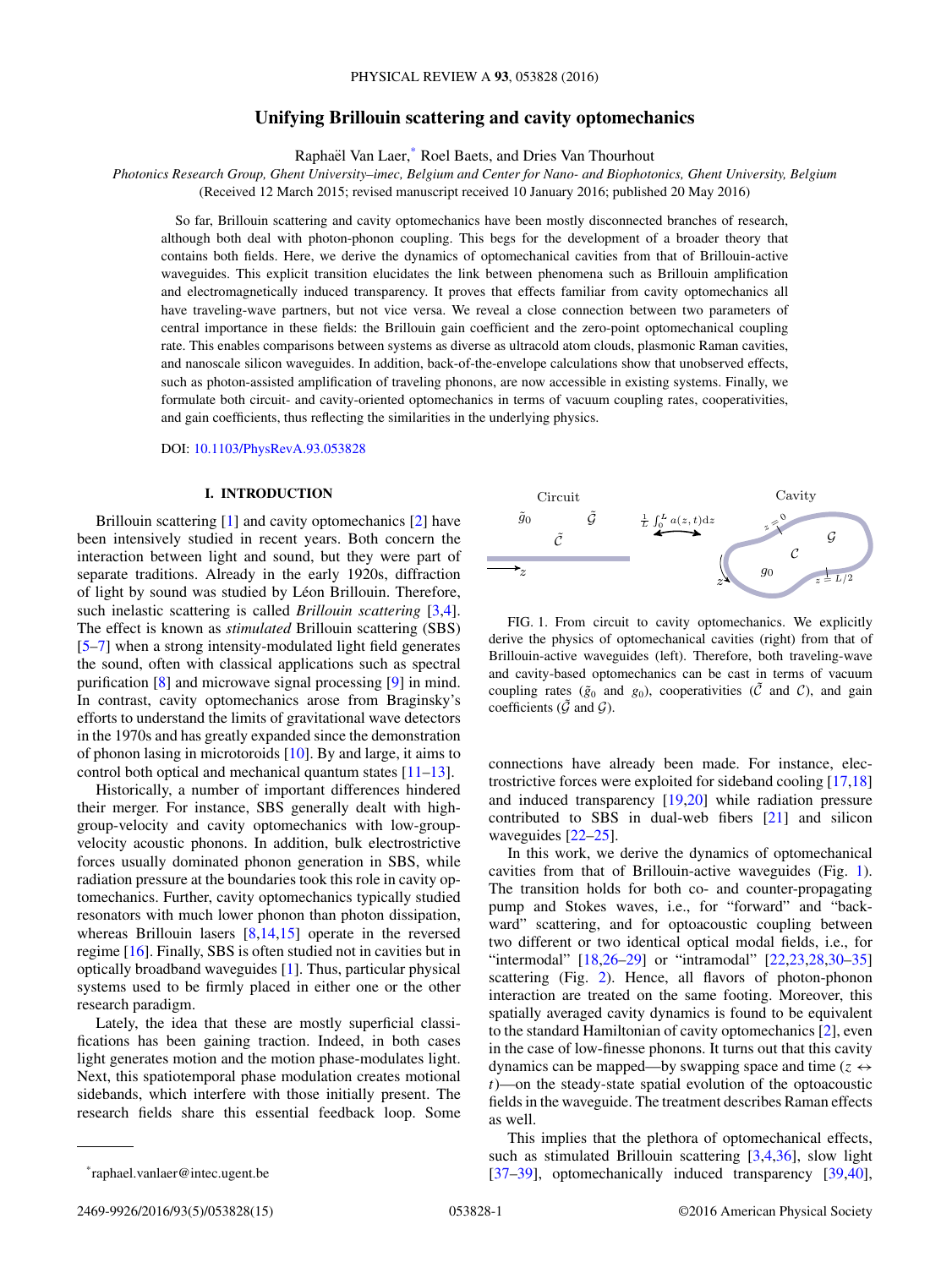<span id="page-1-0"></span>

FIG. 2. Phase-matching diagrams. The optical dispersion relation  $\omega(k)$  shows phonon-mediated coupling between co- or counterpropagating photons and between two identical (intramodal) or two different (intermodal) optical modes. Therefore, there are generally four types of optomechanics, of which three are indicated in this diagram. The fourth is countercoupling between two different optical modes.

ground-state cooling [\[11,](#page-12-0)[41\]](#page-13-0), etc., are different aspects of the same feedback loop. The rigorous transition decisively indicates that both fields are a subset of a larger theory of photon-phonon interaction, which may be built on a single Hamiltonian [\[42,43\]](#page-13-0). This is not to say that they are identical: a Brillouin-active waveguide supports complex spatiotemporal phenomena [\[44–46\]](#page-13-0) and noise dynamics [\[47,48\]](#page-13-0) not present in a high-finesse optomechanical cavity. Nevertheless, in the resulting picture (Fig. 3), both traveling-wave and cavity-based photon-phonon interaction can be classified according to (1) the damping hierarchy of the photons and phonons and  $(2)$ the strength of the photon-phonon coupling with respect to the largest dissipation channel. For weak coupling, the long-lived particle species—either photons or phonons—triggers the photon-phonon conversion. The short-lived particle species cannot truly build up and is thus slaved to its long-lived partner; it is merely created in short segments (of space or time) and immediately decays afterwards.

All Brillouin-active waveguides so far exhibited far stronger phononic than photonic propagation losses; in addition, the coupling was always weak relative to this phononic damping. Hence, there are two to date unexplored regimes of guidedwave optomechanics: (1) photon-assisted amplification of traveling phonons and (2) strong coupling between traveling photons and phonons (Fig. 3). The strong-coupling regime pro-



FIG. 3. Symmetry of circuit and cavity optomechanics. Each temporal optomechanical effect has a spatial symmetry partner. Thus, the description of these effects can be cast in terms of conceptually similar figures of merit. The scheme assumes a red-detuned optical probe; "gain" and "laser" should respectively be replaced by "loss" and "cooling" for a blue-detuned optical probe. The meaning of the figures of merit is discussed in the main text.

duces either traveling entangled photon-phonon pairs or state swapping between light and sound along the waveguide, depending on the details (e.g., probe detuning) of the experiment. Although currently unobserved, both effects may be an asset in future quantum phononic networks [\[13,](#page-12-0)[49–52\]](#page-13-0). For instance, in the strong-coupling regime the flying phonon—entangled to its photonic partner—could be detected piezoelectrically or optically and thereby enable Bell tests [\[53–55\]](#page-13-0) between two different particle species. Our back-of-the-envelope estimates show that these regimes can be achieved in existing systems, such as dual-web fibers and silicon nanowaveguides.

The transition (Fig. [1\)](#page-0-0) assumes that the photonic and phononic modes of the waveguide are not disturbed too strongly by looping it into a cavity. This is justified in many cases since cavity designs aim to minimize the losses (e.g., due to bending) induced by any modal perturbations. Within this approximation, it permits translations between circuit- and cavity-oriented figures of merit. For instance, we identify a connection between the Brillouin or Raman gain coefficient  $\mathcal G$ and the zero-point coupling rate  $g_0$ . The former  $(\tilde{\mathcal{G}})$  quantifies the pump power and waveguide length required to amplify a Stokes seed appreciably  $[3,4]$ . The latter  $(g_0)$  captures the interaction strength between a single photon and a single phonon in an optomechanical cavity [\[2\]](#page-12-0). The transition proves that these figures of merit are inextricably linked by

$$
v_{\rm p}v_{\rm s}\frac{(\hbar\omega_{\rm p})\Omega_{\rm m}}{4L}\left(\frac{\tilde{\mathcal{G}}}{Q_{\rm m}}\right) = g_0^2\tag{1}
$$

with  $v_p$  and  $v_s$  the group velocities of the pump and Stokes waves,  $\hbar \omega_p$  the pump photon energy,  $\frac{\Omega_m}{2\pi}$  the mechanical resonance frequency, *L* the cavity round-trip length, and *Q*<sup>m</sup> the waveguide's mechanical quality factor. This link is independent of the type of driving optical force and of the relative photon and phonon damping. Similarly, we derive connections between each of the circuit- and cavity-oriented figures of merit: between the vacuum coupling rates  $[\tilde{g}_0]$  and  $g_0$ ; see [\(21\)](#page-4-0)], the cooperativities [ $\tilde{C}$  and C; see [\(34\)](#page-6-0)], and the gain coefficients  $[\mathcal{G}]$  and  $\mathcal{G}$ ; see [\(36\)](#page-6-0)].

Notably, this treatment goes beyond cavity optomechanical systems that have a clear circuit equivalent (as in Fig. [1\)](#page-0-0). Indeed, the standard cavity Hamiltonian  $\hat{\mathcal{H}} = \hbar \omega_c(\hat{x}) \hat{a}^\dagger \hat{a} +$  $\hbar\Omega_m\hat{b}^\dagger\hat{b}$  [\[2\]](#page-12-0) also captures the temporal dynamics of cavity optomechanics based on Bose-Einstein condensates [\[56,57\]](#page-13-0) or plasmonic Raman cavities [\[58\]](#page-13-0). The physics of all these diverse systems can be understood in the scheme of Fig. 3. On top of the similar dynamics, this means that the photon-phonon interaction efficiency of a larger class of systems can now be compared in a single framework. For instance, the gain coefficient of a silicon nanowire can be converted to the vacuum coupling rate of a hypothetical cavity [through (1)], which can next be compared to that of any other cavity optomechanical system. In reverse, the link enables the conversion of a vacuum coupling rate of an actual cavity optomechanical system into a hypothetical guided-wave coupling rate [through  $(21)$ ], which can next be compared to that of any other waveguide. We give examples of such conversions, which can be tested empirically in many cases, in Sec. [V.](#page-7-0)

The paper is organized as follows: In Sec.  $\mathbf{I}$  we describe a minimal model of traveling-wave optomechanics and frame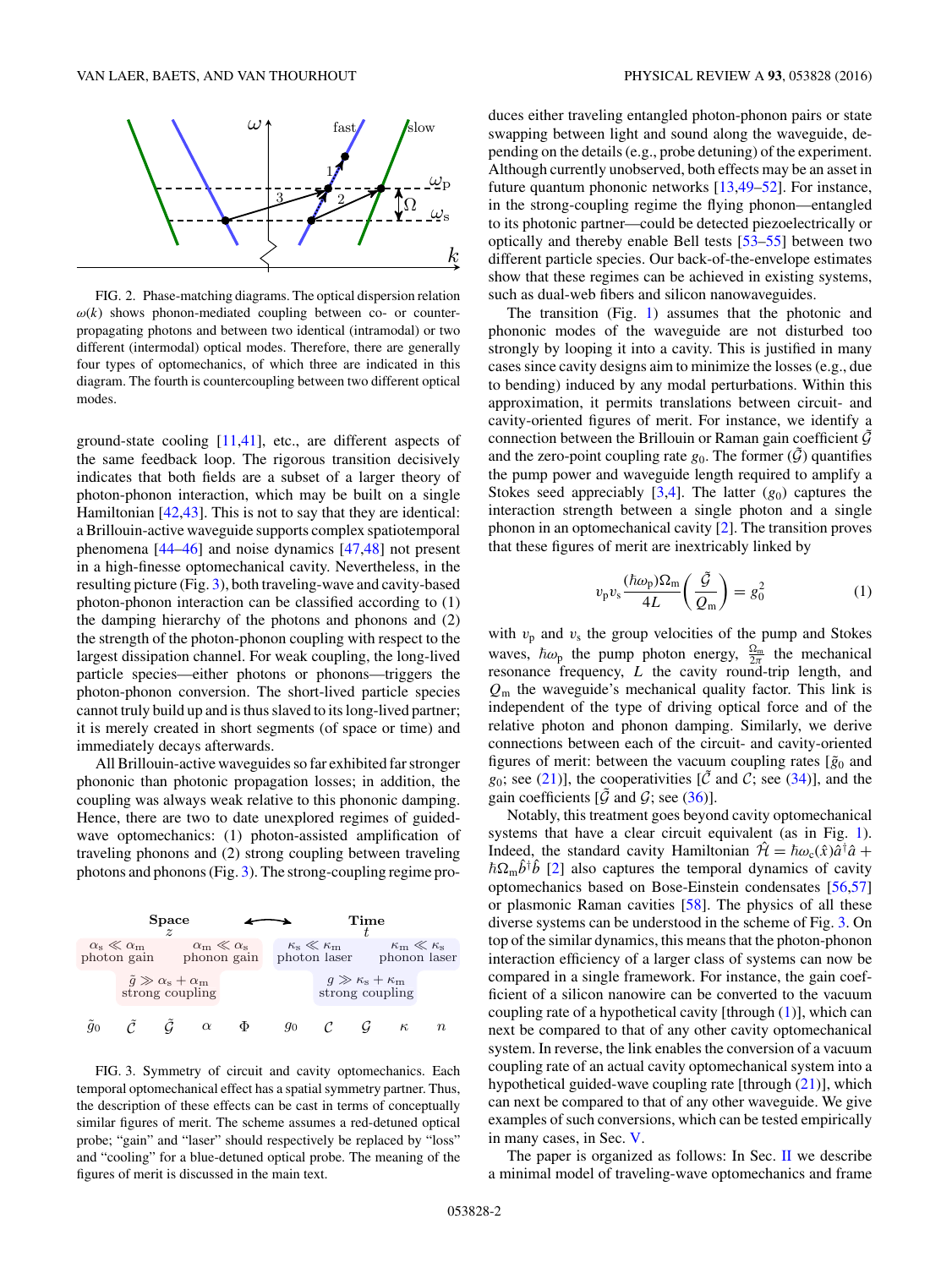<span id="page-2-0"></span>it in terms of a guided-wave vacuum coupling rate  $\tilde{g}_0$  and cooperativity  $\tilde{C}$ . Next, we make the mean-field transition to a cavity in Sec. [III.](#page-3-0) At that point, we also discuss the limitations of the analysis. The resulting dynamical effects are treated in Sec. [IV.](#page-5-0) The prospects for observing new effects are considered in Sec. [V](#page-7-0) and we conclude in Sec. [VI.](#page-8-0)

### **II. CIRCUIT OPTOMECHANICS**

In particular, we study the interaction between a pump field with envelope  $a_p(z,t)$  and a red-detuned Stokes field with envelope  $a_s(z,t)$  mediated by an acoustic field with envelope  $b(z,t)$ . The envelopes contain only the slowly varying part of the photonic-phononic fields; rapidly oscillating factors *e*<sup>*i*(*kz*−*ωt*)</sup> were removed in each case. The guided optical modes correspond to the points  $(\omega_p, k_p)$  and  $(\omega_s, k_s)$  in the optical dispersion relation (Fig. [2\)](#page-1-0). By energy and wave-momentum [\[59\]](#page-13-0) conservation, the excited phonon has an angular frequency  $\Omega = \omega_{\rm p} - \omega_{\rm s}$  and wave vector  $q = k_{\rm p} \mp k_{\rm s}$ . The nature of the optical modes (co/counter and fast/slow) and the acoustic dispersion relation determine the wave vector *q* and group velocity  $v_m$  of the excited phonons (Figs. [2](#page-1-0) and 4).

Traveling-wave photon-phonon coupling is governed by the following dynamical evolution [\[42,48,60\]](#page-13-0):

$$
v_{\rm p}^{-1} \partial_t a_{\rm p} + \partial_z a_{\rm p} = -i \tilde{g}_0 a_s b - \tilde{\chi}_{\rm p}^{-1} a_{\rm p},
$$
  
\n
$$
v_{\rm s}^{-1} \partial_t a_s \pm \partial_z a_s = -i \tilde{g}_0 b^{\dagger} a_{\rm p} - \tilde{\chi}_{\rm s}^{-1} a_s,
$$
  
\n
$$
v_{\rm m}^{-1} \partial_t b + \partial_z b = -i \tilde{g}_0 a_s^{\dagger} a_{\rm p} - \tilde{\chi}_{\rm m}^{-1} b.
$$
\n(2)

Its derivation proceeds from Maxwell's and the elasticity equations on the assumption that the envelopes vary slowly in space and time [\[42,48,60\]](#page-13-0). This starting point and the following treatment holds quantum mechanically if one takes care to treat the envelopes in  $(2)$  as operators  $[42,48]$  obeying the equal-time commutator

$$
[a_{\gamma}(z,t), a_{\gamma'}^{\dagger}(z',t)] = \sqrt{\nu_{\gamma}\nu_{\gamma'}}\delta_{\gamma\gamma'}\delta(z-z')
$$
 (3)

with "γ" an index running over the pump "p", Stokes "s", and mechanical wave "m",  $v_{\gamma}$  the group velocities,  $\delta_{\gamma\gamma'}$  the Kronecker delta,  $\delta(z)$  the Dirac delta distribution, and  $a_m =$ *b* for notational convenience. We flux-normalized the field operators  $a_{\gamma}$  such that  $\Phi_{\rm p} = a_{\rm p}^{\dagger} a_{\rm p}$ ,  $\Phi_{\rm s} = a_{\rm s}^{\dagger} a_{\rm s}$ , and  $\Phi_{\rm m} = b^{\dagger} b$ correspond to the number of pump photons, Stokes photons,



FIG. 4. Example of phonon dispersion relation. (a) The frequency  $\Omega(q)$  of transversally trapped acoustic phonons has a Raman-like cutoff  $\Omega_c$  for low *q* and approaches the bulk relation for large *q*. (b) Thus, the phonon group velocity  $v_m$  vanishes for low q and becomes the bulk speed for large *q*.

and phonons passing through a cross section of the waveguide per second. We will treat highly occupied (i.e., large mean flux  $\langle \Phi_{\nu} \rangle$  modes as classical in the remainder of the paper, as is standard [\[2,](#page-12-0)[61–63\]](#page-13-0). Further, we denote  $\tilde{g}_0$  the traveling-wave vacuum coupling rate (to be discussed further on),  $\tilde{\chi}^{-1} = q_y$  = *i*,  $\tilde{\lambda}$  the averagetialities  $q_y$  the proposation losses and  $\frac{\alpha_{\gamma}}{2} - i \tilde{\Delta}_{\gamma}$  the susceptibilities,  $\alpha_{\gamma}$  the propagation losses, and

 $\tilde{\Delta}_{\nu}$  the wave vector offsets between externally applied fields

and the intrinsic waveguide modes. In some systems, e.g., for the Raman-like low-groupvelocity phonons (Fig. 4) associated with forward intramodal scattering [\[22–24,28,30\]](#page-12-0), the longitudinal phonon wavelength  $\frac{2\pi}{q}$  can be substantially larger than its decay length  $\alpha_{\rm m}^{-1}$ , so its slowly varying amplitude treatment breaks down. Then the acoustic excitation is better treated as a localized series of mechanical oscillators [\[23,30,](#page-12-0)[60\]](#page-13-0), essentially dealing with each cross-sectional slice of the waveguide as an artificial Raman-active molecule. The above dynamics (2), however, contains these systems as well by letting the phonon decay length  $\alpha_{\rm m}^{-1}$  vanish. Further, the sign ( $\pm$ ) in the Stokes equation indicates the difference between forward (+) and backward (−) photon-phonon coupling. Cascaded scattering [\[30,](#page-12-0)[64\]](#page-13-0) and noise [\[47,48\]](#page-13-0) can and should be added to this model in some instances. In fact, (2) can be regarded as the unique, minimal model for guided-wave Brillouin scattering [\[42,48,60\]](#page-13-0). We discuss potential extensions in Sec. [V;](#page-7-0) in the following, we only need the minimal model (2); future extended versions can be dealt with similarly.

The Manley-Rowe relations [\[3,](#page-12-0)[65\]](#page-13-0) guarantee that a single, unique figure of merit  $\tilde{g}_0$  captures all conservative optical forces and scattering. Indeed, in the lossless case ( $\alpha_{\gamma} = 0$ ), the rate of pump photon destruction must equal the rate of Stokes photon and phonon creation:

$$
-\partial_z \Phi_p = \pm \partial_z \Phi_s = \partial_z \Phi_m = -\tilde{g}_0 (i a_s^{\dagger} b^{\dagger} a_p + \text{H.c.}). \tag{4}
$$

Similarly to  $g_0$  in a cavity [\[2\]](#page-12-0),  $\tilde{g}_0$  quantifies the interaction strength between a single photon and a single phonon, but in this case flying along a waveguide instead of trapped in a cavity. We take  $\tilde{g}_0$  real and positive without loss of generality. Briefly specializing to forward intramodal scattering, the mean-field transition of Sec.  $III$  will show that (see appendices)

$$
\tilde{g}_0 = -\tilde{x}_{\text{ZPF}} \frac{\partial k_{\text{p}}}{\partial x} \bigg|_{\omega_{\text{p}}} \tag{5}
$$

with

$$
\tilde{x}_{\text{ZPF}} = x_{\text{ZPF}} \sqrt{\frac{\delta L}{v_{\text{m}}}} = \sqrt{\frac{\hbar}{2m_{\text{eff}}v_{\text{m}}\Omega_{\text{m}}}}
$$
(6)

the guided-wave zero-point motion and  $m_{\text{eff}}$  the effective mass of the mechanical mode per unit length. Indeed, a short waveguide section of length  $\delta L$  contains  $\langle n_{\rm m} \rangle = \frac{\delta L}{v_{\rm m}} \langle \Phi_{\rm m} \rangle$ phonons with  $\langle \Phi_{m} \rangle$  the mean phonon flux. As particle fluxes instead of numbers—are fundamental in the traveling-wave Manley-Rowe relations (4), the zero-point motion is rescaled by precisely this factor  $(\delta L/v_{\rm m})^{1/2}$  relative to the actual zero-point motion  $x_{ZPF}$  [\[2\]](#page-12-0) of the  $\delta L$  section,

$$
x_{\rm ZPF} = \sqrt{\frac{\hbar}{2m_{\rm eff}\delta L\Omega_{\rm m}}}.\tag{7}
$$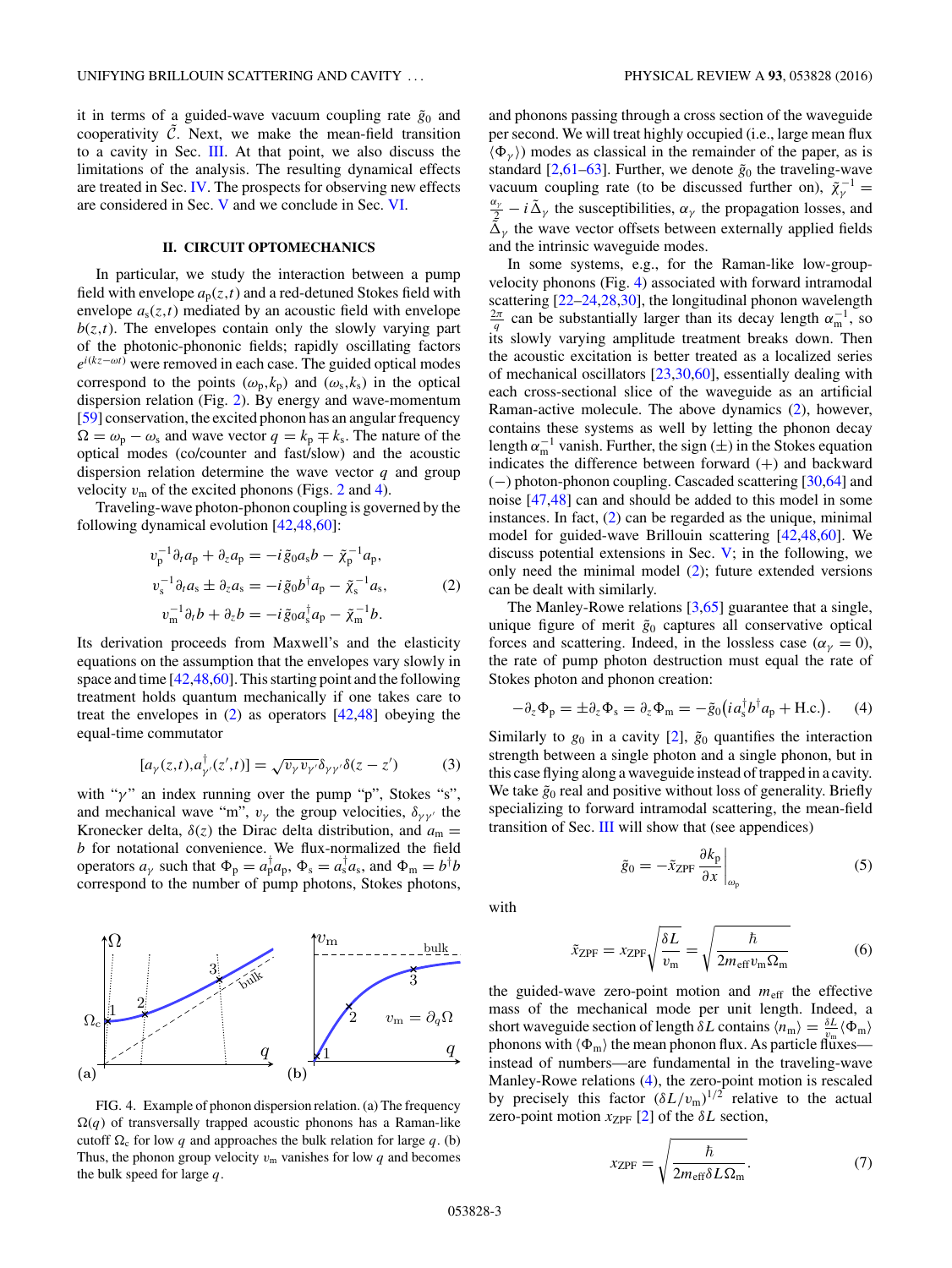<span id="page-3-0"></span>Therefore, the traveling-wave vacuum coupling rate  $\tilde{g}_0$  is determined by the wave vector shift induced by mechanical motion at fixed frequency, while the cavity vacuum coupling rate  $g_0$  is determined by the frequency shift induced by mechanical motion at fixed wave vector [\[2\]](#page-12-0). Notably, the interpretation of  $\tilde{g}_0$  as the coupling strength between a single traveling photon and phonon holds also for intermodal and backward scattering (see appendices).

In steady state ( $\partial_t \to 0$ ) and for a constant, strong pump  $[\Phi_{p}(z) = \Phi_{p}(0)]$ , the evolution [\(2\)](#page-2-0) reduces to

$$
\partial_z a_s = \mp i \tilde{g}_0 b^\dagger a_p \mp \tilde{\chi}_s^{-1} a_s,
$$
  
\n
$$
\partial_z b = -i \tilde{g}_0 a_s^\dagger a_p - \tilde{\chi}_m^{-1} b.
$$
\n(8)

The phonon decay length  $\alpha_{\rm m}^{-1}$  is generally largest for backward scattering. Even then, it typically does not exceed  $\alpha_{\rm m}^{-1} \sim 100 \ \mu \rm m$  [\[3](#page-12-0)[,66\]](#page-13-0). Therefore, the photon decay length massively exceeds the phonon decay length in Brillouin-active waveguides to date ( $\alpha_s \ll \alpha_m$ ). A full solution of (8) exists but yields little intuitive insight (see appendices). Therefore, we initially focus on two subcases: the conventional  $(\alpha_s \ll \alpha_m)$ and the reversed case ( $\alpha_m \ll \alpha_s$ ), both in the weak-coupling regime  $(\tilde{g}_0\sqrt{\Phi_{\rm p}}\ll \alpha_{\rm s}+\alpha_{\rm m})$ . These examples illustrate how one can formulate guided-wave optomechanics, including the classical stimulated Brillouin regime, in terms of the vacuum coupling rate  $\tilde{g}_0$  and cooperativity C.

First, strongly damped phonons ( $\alpha_s \ll \alpha_m$ ) act as a localized slave wave  $(\partial_z b \to 0)$  given by  $b = -i \tilde{\chi}_m \tilde{g}_0 a_s^{\dagger} a_p$ . On resonance ( $\tilde{\Delta}_{\nu} = 0$ ), we thus have

$$
\partial_z a_s = \mp (1 - \tilde{C}) \frac{\alpha_s}{2} a_s \tag{9}
$$

with

$$
\tilde{C} = \frac{4\tilde{g}_0^2 \Phi_p}{\alpha_s \alpha_m} = \frac{4\tilde{g}^2}{\alpha_s \alpha_m} \tag{10}
$$

the guided-wave cooperativity and  $\tilde{g} = \tilde{g}_0 \sqrt{\Phi_p}$  the pumpenhanced spatial coupling rate. Therefore,  $\tilde{C} = 1$  is the threshold for net phonon-assisted gain on flying photons. Since  $P_p = \hbar \omega_p \Phi_p$  is the pump power, we obtain  $\tilde{C} = \frac{\tilde{\sigma} P_p}{\alpha_s}$  and

$$
\tilde{\mathcal{G}} = \frac{4\tilde{g}_0^2}{\hbar \omega_p \alpha_m} \tag{11}
$$

the well-known Brillouin gain coefficient [\[3,4\]](#page-12-0), here framed in terms of a spatial coupling rate  $\tilde{g}_0$  and cooperativity  $\tilde{C}$ . It characterizes the spatial exponential buildup of a Stokes seed in the case of highly damped phonons ( $\alpha_s \ll \alpha_m$ ). Since  $\langle \Phi_{\rm m} \rangle = \frac{\alpha_{\rm s}}{\alpha_{\rm m}} \tilde{C} \langle \Phi_{\rm s} \rangle \ll \langle \Phi_{\rm s} \rangle$ , there are on average far fewer phonons than photons flying along the waveguide in this case. The system enters the strong-coupling regime as soon as  $\tilde{C} \sim \frac{\alpha_m}{\alpha_s}$  (see Sec. [IV\)](#page-5-0).

Second, when the phononic damping is lowest ( $\alpha_{\rm m} \ll \alpha_{\rm s}$ ), we similarly get a slaved Stokes wave (*∂za*<sup>s</sup> → 0) given by  $a_s = -i \tilde{\chi}_s \tilde{g}_0 b^\dagger a_p$  resulting in ( $\tilde{\Delta}_{\gamma} = 0$ )

$$
\partial_z b = -(1 - \tilde{C}) \frac{\alpha_m}{2} b \tag{12}
$$

such that  $\tilde{C} = 1$  also yields the threshold for net photonassisted gain on flying phonons. Since  $\langle \Phi_s \rangle = \frac{\alpha_m}{\alpha_s} \tilde{C} \langle \Phi_m \rangle \ll$   $\langle \Phi_{\rm m} \rangle$ , there are far fewer photons than phonons flying along the waveguide in this case. The system enters the strong-coupling regime as soon as  $\tilde{C} \sim \frac{\alpha_s}{\alpha_m}$ . By replacing the undepleted pump with an undepleted, strong Stokes mode ( $\tilde{g} = \tilde{g}_0 \sqrt{\Phi_s}$ ), it follows that an anti-Stokes seed sees larger loss by a factor  $(1 + \tilde{C})$  conventionally  $(\alpha_s \ll \alpha_m)$  and that a guided-wave phonon channel can be cooled by a factor  $(1 + \tilde{C})$  when it has the lowest propagation loss ( $\alpha_m \ll \alpha_s$ ). An undepleted, nas the lowest propagation loss ( $\alpha_m \ll \alpha_s$ ). An undepleted,<br>strong phononic beam ( $\tilde{g} = \tilde{g}_0 \sqrt{\Phi_m}$ ) yields similar coupling between the pump and Stokes wave.

The coupling rate  $\tilde{g}$  and the cooperativity  $\tilde{C}$  respect the symmetry between flying photons and phonons, whereas the gain coefficient  $\tilde{\mathcal{G}}$  (11) is most relevant in the case of stronger phonon damping. Therefore, we regard  $\tilde{g}$  and  $\tilde{C}$  as more natural and fundamental figures of merit. It is straightforward to extend the above discussion for absorptive decay of the pump flux, i.e.,  $\Phi_p(z) = \Phi_p(0)e^{-\alpha_p z}$  and nonzero wave vector detunings  $\tilde{\Delta}_{\nu} \neq 0.$ 

So far, we have discussed two subcases of guided-wave Brillouin scattering. We treat the strong-coupling regime in Sec. [IV](#page-5-0) and the full solution in the appendices. Next, we move on to cavity optomechanics via the mean-field transition.

#### **III. BRIDGE TO CAVITY OPTOMECHANICS**

In this section, we transition to an optical cavity—made from a Brillouin-active waveguide—of round-trip length *L* (Fig. [1\)](#page-0-0). To do so, we introduce the *mean-field* envelope operators

$$
\overline{a}(t) = \frac{1}{L} \int_0^L a(z, t) dz
$$
 (13)

for both the optical  $[\overline{a}_{p/s}(t)]$  and acoustic  $[\overline{b}(t)]$  fields. Such mean-field models have found early use in the treatment of fluorescence [\[67\]](#page-13-0) and recently also in the context of frequency combs [\[68\]](#page-13-0). During round-trip propagation, each field obeys dynamics of the form [see [\(2\)](#page-2-0)]

$$
v^{-1}\partial_t a + \partial_z a = \zeta - \tilde{\chi}^{-1} a \tag{14}
$$

with  $\zeta$  the nonlinear interaction term. To describe the cavity feedback (Fig. [1\)](#page-0-0), we add the boundary condition

$$
a(0,t) = \sqrt{1 - \alpha'}\sqrt{1 - \mu} e^{i\varphi} a(L,t) + \sqrt{\mu} s(t)
$$
 (15)

with  $\alpha'$  the additional loss fraction along a round trip (on top of  $\alpha$ , such as bending losses),  $\mu$  the fraction of photons or phonons coupled to an input or output channel,  $\varphi$  the round-trip phase shift, and *s*(*t*) the flux-normalized envelope of injected photons or phonons. By Taylor expansion of  $(15)$ , we get

$$
a(L,t) - a(0,t) \approx \left(\frac{\alpha' + \mu}{2} - i\varphi\right) \overline{a}(t) - \sqrt{\mu} s(t) \tag{16}
$$

with higher-order terms negligible and  $a(L,t) \approx \overline{a}(t)$  in the high-finesse limit. Low-finesse situations, particularly relevant for phonons, are treated further on [see  $(24)$ ]. We operate close to the cavity resonance, such that  $\varphi \ll 2\pi$ . Next, we let (13) operate on (14) and use  $\overline{\partial_t a} = \overline{a}(t)$ :

$$
v^{-1}\overline{a}(t) + L^{-1}\{a(L,t) - a(0,t)\} = \overline{\zeta}(t) - \tilde{\chi}^{-1}\overline{a}(t). \quad (17)
$$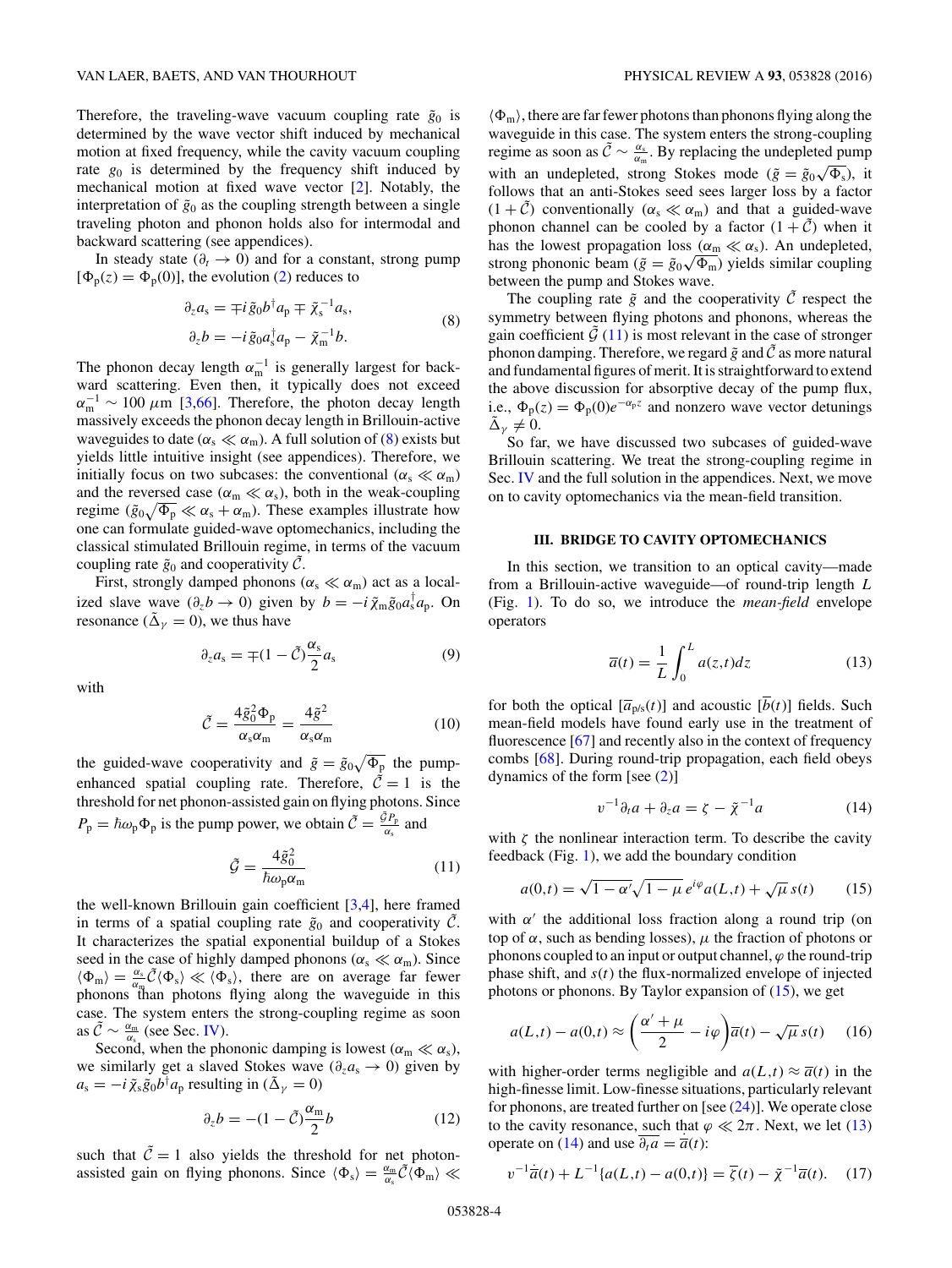<span id="page-4-0"></span>

FIG. 5. Cavity description. The photonic and phononic density of states D(*ω*). The mean-field equations (20) describe coupling between one phononic and either one (a) or two (b) photonic resonances. The latter case (b) is most power efficient, although hard to achieve in practice [\[8\]](#page-12-0).

We insert  $(16)$  in  $(17)$  and find

$$
\dot{\overline{a}} = v\overline{\zeta} - \chi^{-1}\overline{a} + \frac{\sqrt{\mu}}{T}s
$$
 (18)

with  $\chi^{-1} = \frac{\kappa}{2} - i \Delta$  the cavity's photonic or phononic response function (see Fig. 5),  $\kappa = \kappa_i + \kappa_c$  the total decay rate,  $\kappa_i = \frac{\alpha' + \alpha L}{T}$  the intrinsic decay rate,  $\kappa_c = \frac{\mu}{T}$  the coupling rate,  $\Delta = \frac{\varphi + \tilde{\Delta}L}{T}$  the detuning, and  $T = \frac{L}{v}$  the round-trip time.<br>Next, we multiply (18) by  $\sqrt{T}$  and switch from flux- to

Next, we multiply (18) by  $\sqrt{I}$  and<br>number-normalized fields ( $\overline{a} \mapsto \sqrt{T} \overline{a}$ ):

$$
\dot{\overline{a}} = v\sqrt{T}\,\overline{\zeta} - \chi^{-1}\overline{a} + \sqrt{\kappa_c s}.\tag{19}
$$

From here on,  $n = \overline{a}^{\dagger} \overline{a}$  represents the number of quanta in the cavity, while  $s<sup>\dagger</sup>s$  still corresponds to the injected photon or phonon flux. The transition from  $(14)$  to  $(19)$  still holds when we replace  $z \mapsto -z$  because condition [\(16\)](#page-3-0) also reverses. Therefore, potential dynamical differences between forward and backward scattering disappear in a high-finesse traveling-wave cavity—at least in the minimal model [\(2\)](#page-2-0) of guided-wave optomechanics. Comparing [\(2\)](#page-2-0) to [\(14\)](#page-3-0), we see that  $\zeta \propto fg$  with  $f$  and  $g$  equal to  $a_{p/s}$  or  $b$ . In the mean-field approximation, we assume these envelopes vary little over a round trip such that  $\overline{fg} = \overline{f} \overline{g}$  holds (see appendices). Finally, we apply the mean-field  $(14)$ -to- $(19)$  transition to [\(2\)](#page-2-0). Hence, an optomechanical cavity—constructed from a Brillouin-active waveguide—is governed by

$$
\dot{\overline{a}}_p = -ig_0 \overline{a}_s \overline{b} - \chi_p^{-1} \overline{a}_p + \sqrt{\kappa_{cp}} s_p,
$$
  
\n
$$
\dot{\overline{a}}_s = -ig_0 \overline{b}^{\dagger} \overline{a}_p - \chi_s^{-1} \overline{a}_s + \sqrt{\kappa_{cs}} s_s,
$$
\n(20)  
\n
$$
\dot{\overline{b}} = -ig_0 \overline{a}_s^{\dagger} \overline{a}_p - \chi_m^{-1} \overline{b} + \sqrt{\kappa_{cm}} s_m,
$$

with

$$
\sqrt{\frac{v_{\rm p}v_{\rm s}v_{\rm m}}{L}}\tilde{g}_0 = g_0
$$
\n(21)

the well-known temporal zero-point coupling rate [\[2\]](#page-12-0). Indeed, Eqs. (20) are equivalent (see appendices) to the Heisenberg equations of motion resulting from the well-known Hamiltonian  $\hat{\mathcal{H}} = \hbar \omega_c(\hat{x}) \hat{a}^\dagger \hat{a} + \hbar \Omega_m \hat{b}^\dagger \hat{b}$  [\[2\]](#page-12-0). Remarkably, the equivalence holds even for intermodal and backward scattering. The connection (21) between the traveling-wave and the cavity-based vacuum coupling rates  $\tilde{g}_0$  and  $g_0$  is at the heart of this work: other links such as [\(1\)](#page-1-0) are based on this result.

Further, the mean-field transition transforms the guided-wave commutator  $(3)$  into

$$
[\overline{a}_{\gamma}, \overline{a}_{\gamma'}^{\dagger}] = \frac{\sqrt{v_{\gamma} v_{\gamma'}}}{L^2} \delta_{\gamma \gamma'} \int_0^L \int_0^L dz dz' \delta(z - z') = \frac{\sqrt{v_{\gamma} v_{\gamma'}}}{L} \delta_{\gamma \gamma'} \tag{22}
$$

and through rescaling  $\overline{a}_{\gamma}$  by  $\sqrt{T_{\gamma}}$  into

$$
[\overline{a}_{\gamma}, \overline{a}_{\gamma'}^{\dagger}] = \delta_{\gamma\gamma'}, \tag{23}
$$

thus correctly retrieving the standard harmonic oscillator commutators [\[2\]](#page-12-0).

To derive (20), we made the same mean-field transition for photons and phonons. In particular, this supposes a large phonon finesse  $\mathcal{F}_{\text{m}} = \frac{2\pi}{\kappa_{\text{m}}T_{\text{m}}} \gg 1$ . Often there is only intrinsic phonon loss such that  $\kappa_m = v_m \alpha_m$  and thus this requires  $\frac{2\pi}{\alpha_m L} \gg 1$ . In many systems, the phonon decay length  $\alpha_m^{-1}$  is much shorter than the round-trip length *L*. Then this phonon high-finesse limit does not hold. However, we can completely neglect phonon propagation ( $\partial_z b \to 0$  in [\(2\)](#page-2-0)) if  $\alpha_m$ is sufficiently large. The phonons' envelope operator *b* then obeys

$$
v_{\mathbf{m}}^{-1}\partial_t b = -i\,\tilde{g}_0 a_s^{\dagger} a_{\mathbf{p}} - \tilde{\chi}_{\mathbf{m}}^{-1} b.
$$

Applying [\(13\)](#page-3-0), multiplying by  $\sqrt{T_{\text{m}}}$ , and switching from fluxto number-normalized envelopes results in

$$
\dot{\overline{b}} = -ig_0 \overline{a}_s^{\dagger} \overline{a}_p - v_m \tilde{\chi}_m^{-1} \overline{b}
$$
 (24)

where we used  $(21)$ . Hence, this localized low-phonon-finesse approach yields the same result as the previous high-finesse limit with  $s_m = 0$  [see (20)]. Therefore, even low-finesse phonons produce the same dynamics as is commonly studied in cavity optomechanics [\[2\]](#page-12-0).

Notably, the standard treatment of cavity optomechanics [\[2\]](#page-12-0) does not consider an explicit space variable: the Hamiltonian  $H$  performs an implicit spatial average by describing the entire object as single mechanical oscillator, in contrast to the explicit spatial average  $(13)$  performed in this work. However, even the implicit average in  $H$  requires low-loss acoustic excitations to set up a global mechanical mode self-consistently, precisely as in the high-finesse approximation leading to (20). In the localized, low-finesse phonon approach that generates  $(24)$ , the spatial averaging can still be performed and yields the same classical dynamics, but its meaning changes. Now  $(\mathcal{F}_{m} < 1)$ the acoustic wave is too lossy to set up a global mechanical mode for the entire cavity. Instead, the cavity consists of an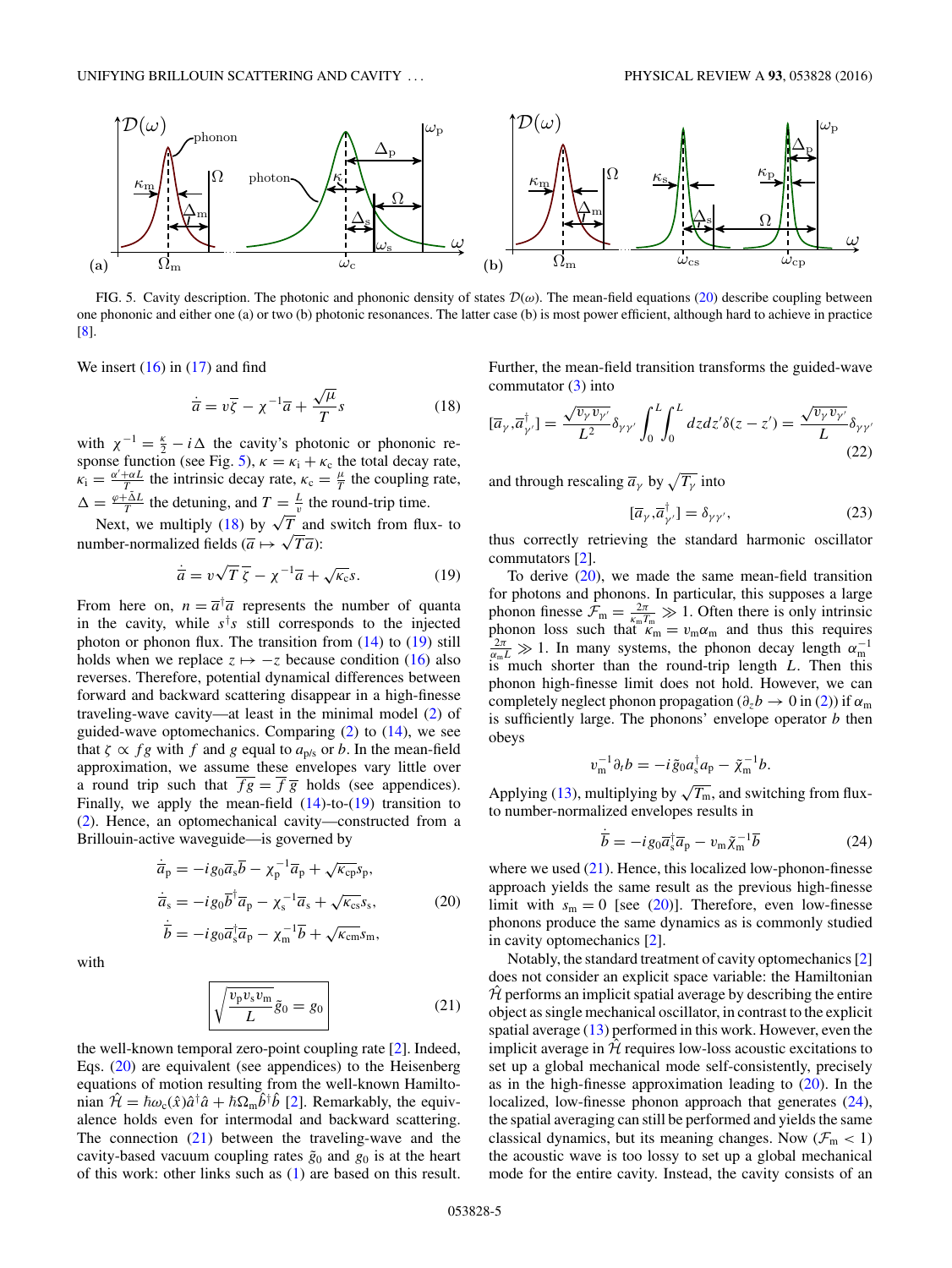<span id="page-5-0"></span>ensemble of independent Raman-like mechanical oscillators. It is no longer possible to address phonons circulating in the cavity.

Finally, we combine [\(21\)](#page-4-0) and [\(11\)](#page-3-0). Using  $\alpha_m v_m = \Omega_m / Q_m$ , we obtain result [\(1\)](#page-1-0) immediately. Note that *Q*<sup>m</sup> is defined here as the waveguide's intrinsic phonon quality factor, which could be different from the cavity's phonon quality factor if there were, e.g., non-negligible phonon coupling or bending losses. In case of doubt, it is safe to alternatively write  $(1)$  as

$$
v_{\rm p}v_{\rm s}v_{\rm m}\frac{(\hbar\omega_{\rm p})\alpha_{\rm m}}{4L}\tilde{\mathcal{G}}=g_0^2.
$$
 (25)

Both  $\tilde{G}$  and  $g_0$  are well established in the study of photonphonon interaction, but they operate on different levels. The Planck constant  $\hbar$  enters [\(1\)](#page-1-0) because  $\tilde{G}$  is classical while *g*<sub>0</sub> is inherently quantum mechanical. In addition,  $\tilde{G}$  quantifies the combined action of forces and scattering and contains the phonon loss, while *g*<sup>0</sup> does not. Further, larger *L* yields a smaller *g*<sub>0</sub> while  $\tilde{G}$  is length-independent. Therefore,  $g_0^2 \propto$  $\frac{\hbar}{L} \frac{\tilde{G}}{Q_m}$ . This mean-field derivation is but one way to prove the  $\tilde{\mathcal{G}} \leftrightarrow g_0$  conversion; other approaches yield the same result (see appendices). This proof captures all reversible photonphonon coupling mechanisms.

## **IV. SYMMETRY BETWEEN CIRCUIT AND CAVITY OPTOMECHANICAL EFFECTS**

In this section, we describe both guided-wave and cavitybased regimes of photon-phonon coupling. To begin with, we recover and briefly review the known cavity-based regimes of photon lasing, phonon lasing, and strong coupling. Next, we map these regimes on the guided-wave spatial evolution of the optoacoustic fields. The mapping unveils two unobserved regimes of guided-wave Brillouin scattering. We pay particular attention to the strong-coupling regime ( $\tilde{g} \gg \alpha_s + \alpha_m$ ).

Here, we assume zero photon and phonon input flux and an undepleted pump. Then  $(20)$  reduces to

$$
\begin{aligned}\n\dot{\overline{a}}_s &= -ig_0 \overline{b}^\dagger \overline{a}_p - \chi_s^{-1} \overline{a}_s, \\
\dot{\overline{b}} &= -ig_0 \overline{a}_s^\dagger \overline{a}_p - \chi_m^{-1} \overline{b}.\n\end{aligned} \tag{26}
$$

These equations treat the photons and phonons identically. Therefore, every photonic phenomenon must have a phononic counterpart and vice versa. Even more, the *temporal* cavity dynamics (26) can be mapped  $(t \mapsto z)$  on the *spatial* steadystate waveguide evolution  $(8)$ . Each effect known from cavities therefore has a waveguide counterpart (but not vice versa as we will see). This also implies that the spatial figures of merit have a temporal symmetry partner and vice versa; we prepared for this at the end of Sec. [II](#page-2-0) by defining a guided-wave vacuum coupling rate  $\tilde{g}_0$  and cooperativity  $\tilde{C}$ . To clearly expose these symmetries, we solve  $(26)$ ; keeping in mind that the very same discussion holds spatially for  $(8)$ . First, we decouple  $(26)$  and get

$$
\left(\frac{d}{dt} + \chi_s^{-1}\right)\left(\frac{d}{dt} + \chi_m^{-1}\right)\overline{b}(t) = g^2\overline{b}(t). \tag{27}
$$

Here, we introduced the pump-enhanced coupling rate  $g =$ *g*<sub>0</sub> $\sqrt{n_p}$ . Next, we insert the ansatz  $\overline{b} \propto e^{\gamma t}$  in (27) and find two roots *γ*<sup>±</sup>

$$
\gamma_{\pm} = \frac{1}{2} \left\{ - \left( \chi_{\rm s}^{-\star} + \chi_{\rm m}^{-1} \right) \pm \sqrt{\left( \chi_{\rm s}^{-\star} - \chi_{\rm m}^{-1} \right)^2 + 4g^2} \right\}. (28)
$$

In general, these roots strongly mix the photon and phonon response: the photon-phonon pair forms a polariton  $[12,57,62,69,70]$  $[12,57,62,69,70]$ . The guided-wave analog of  $(27)$  is

$$
(\partial_z \pm \tilde{\chi}_s^{-\star})(\partial_z + \tilde{\chi}_m^{-1})b(z) = \pm \tilde{g}^2 b(z) \tag{29}
$$

and it can be treated identically. The full spatial and temporal dynamics is governed by the general solution (28) (see appendices). However, it is more instructive to consider the limiting cases of weak and strong photon-phonon interaction relative to the system's damping.

First, if the photon-phonon interaction is sufficiently weak, i.e.,  $g \ll |\kappa_s - \kappa_m|$ , the two roots in (28) disconnect. Usually, the photon and phonon decay rates differ significantly. Then there are two scenarios depending on the relative photonic and phononic decay rates. Essentially, the dynamics of the short-lived particle can be adiabatically eliminated, although it may still strongly modify the response of its long-lived partner.

In particular, when the phonons decay slowly ( $\kappa_{\rm m} \ll \kappa_{\rm s}$ ), the photonic response is barely modified:  $\overline{a_s} \rightarrow 0$  and therefore  $\overline{a}_s = -i \chi_s g_0 \overline{b}^\dagger \overline{a}_p$  to a good approximation. However, the phononic response can then dramatically change to  $\chi_{\rm m}^{-1}$  –  $g^2 \chi_s^*$ . Hence, we recover the spring effect ( $\delta \Omega_m = g^2 \text{Im } \chi_s^*$ ) and phonon lasing ( $\delta \kappa_m = -2g^2 \text{Re } \chi_s^*$ ) [\[2\]](#page-12-0). At the photon resonance ( $\Delta$ <sub>s</sub> = 0), the phonon linewidth equals  $\kappa$ <sub>m</sub> +  $\delta \kappa$ <sub>m</sub> =  $(1 - C)\kappa_{\text{m}}$  with  $C = \frac{4g^2}{\kappa_s \kappa_{\text{m}}}$  the cooperativity. Therefore, the threshold for mechanical lasing is  $C = 1$ . This instability was first contemplated by Braginsky [\[71\]](#page-13-0) and received further study in systems ranging from gram-scale mirrors [\[72\]](#page-13-0) to optomechanical crystals [\[73,74\]](#page-13-0). Since  $\langle n_s \rangle = \frac{\kappa_m}{\kappa_s} C \langle n_m \rangle \ll$  $\langle n_{\rm m} \rangle$ , there are far fewer Stokes photons than phonons in the cavity in this situation. The system enters the strong-coupling regime as soon as  $C \sim \frac{\kappa_s}{\kappa_m}$ .

Similarly, when the photons decay slowly ( $\kappa_s \ll \kappa_m$ ), the phononic response is barely modified:  $\dot{\overline{b}} \rightarrow 0$  and therefore  $\overline{b} = -i \chi_{\text{m}} g_0 \overline{a}_s^{\dagger} \overline{a}_p$  to a good approximation. However, the photonic response can then dramatically change to  $\chi_s^{-1}$  –  $g^2$ <sub> $\chi$ </sub><sup>\*</sup><sub>n</sub>. Hence, we recover the cavity frequency pull ( $\delta \omega_{\rm cs}$  =  $g^2$ Im  $\chi_m^*$ ) and photon lasing ( $\delta \kappa_s = -2g^2$ Re  $\chi_m^*$ ) [\[4,](#page-12-0)[75\]](#page-13-0). At the phonon resonance ( $\Delta_m = 0$ ), the Stokes linewidth equals  $\kappa_s + \delta \kappa_s = (1 - \mathcal{C}) \kappa_s$  with C the same temporal cooperativity as above. Therefore, the threshold for Brillouin lasing is also  $C = 1$ . First realized in fibers [\[76\]](#page-13-0), this case was recently also studied in  $CaF<sub>2</sub>$  resonators [\[14\]](#page-12-0), silica disks [\[8\]](#page-12-0), and chalcogenide waveguides [\[15\]](#page-12-0). Such lasers are known for their excellent spectral purity [\[75,77\]](#page-13-0) and received attention for quantum-limited amplification [\[16\]](#page-12-0). Since  $\langle n_{\rm m} \rangle = \frac{\kappa_{\rm s}}{\kappa_{\rm m}} C \langle n_{\rm s} \rangle \ll$  $\langle n_s \rangle$ , there are far fewer phonons than Stokes photons in the cavity in this situation. The system enters the strong-coupling regime as soon as  $C \sim \frac{\kappa_m}{\kappa_s}$ .

Further, if the photon-phonon coupling rate is sufficiently strong, (27) simplifies to  $\vec{b} = g^2 \vec{b}$ . An identical derivation yields  $\vec{b} = -g^2 \vec{b}$  if the Stokes wave is considered undepleted. Therefore, a red-detuned probe produces entangled photonphonon pair generation  $[\overline{b}(t) \propto e^{\pm gt}]$ , whereas a blue-detuned probe produces Rabi flopping between photons and phonons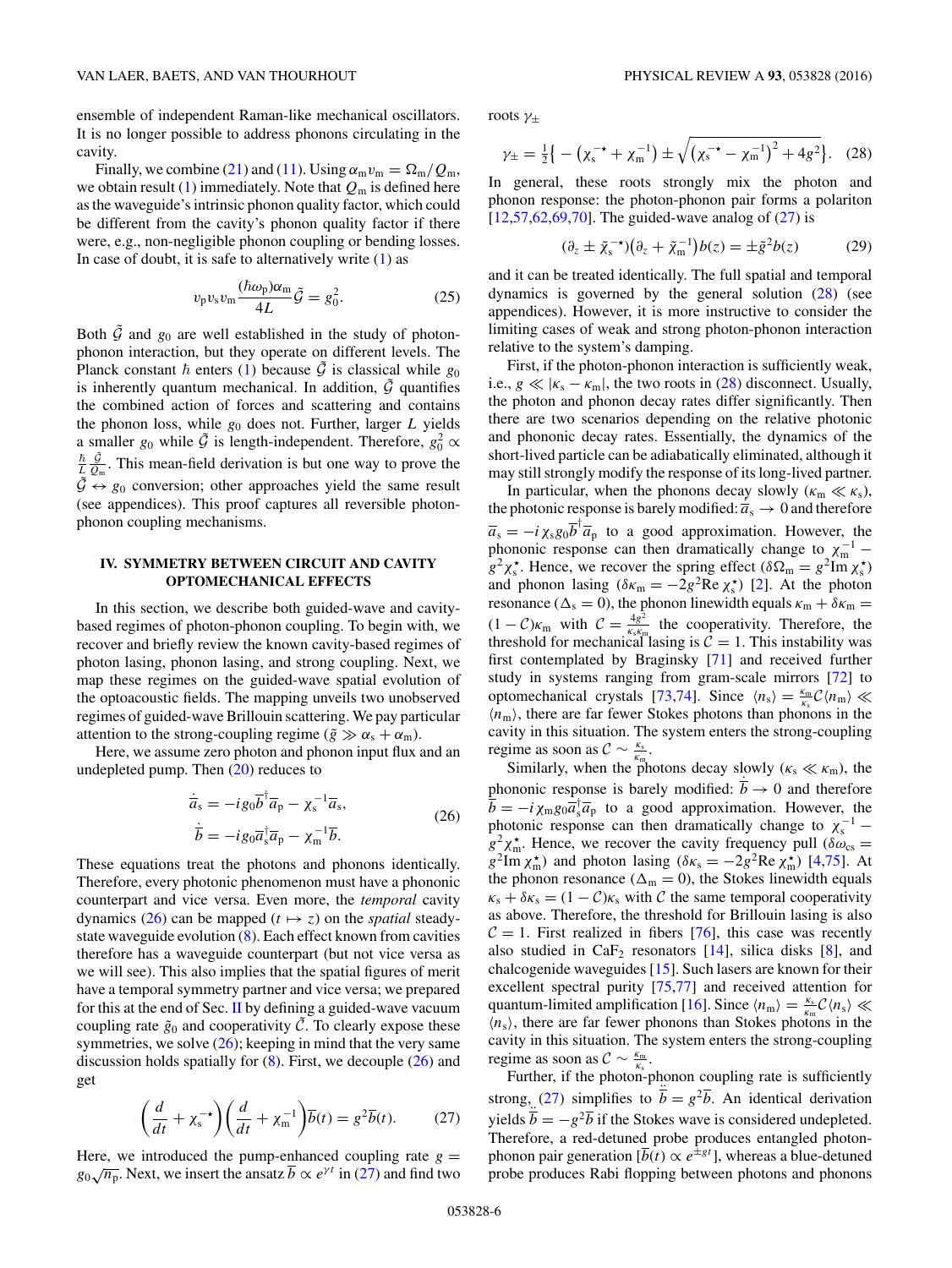<span id="page-6-0"></span> $[\overline{b}(t) \propto e^{\pm igt}]$  [\[2\]](#page-12-0). A situation of equally strong optical and mechanical damping ( $\kappa$ <sub>s</sub>  $\approx \kappa$ <sub>m</sub>) invalidates the above weakcoupling treatment even for small *g*. However, this is not sufficient to see strong-coupling behavior. From the general solution (see appendices), this requires  $g \gg \kappa_s + \kappa_m$ . Indeed, in the strong-coupling regime the hybridized photon-phonon polariton sees half the optical and half the mechanical damping [\[12\]](#page-12-0). Therefore, the state-swap frequency  $\frac{g}{\pi}$  must be high compared to the average decay rate  $\frac{k_s + k_m}{2}$  to observe an actual Rabi swap before the population decreases by 1*/e*.

By comparing  $(26)$  and  $(8)$ , we prove an analogy between spatial and temporal optomechanical effects (Fig. [3\)](#page-1-0): the above cavity-based discussion still largely holds for guided-wave optomechanics with the mapping  $g_0 \mapsto \tilde{g}_0$ ,  $C \mapsto \tilde{C}$ ,  $\kappa_s \mapsto \alpha_s$ ,  $\kappa_{\rm m} \mapsto \alpha_{\rm m}$ , and  $n \mapsto \Phi$ . In the case of all copropagating waves, and in the absence of cascading [\[30,](#page-12-0)[64\]](#page-13-0) and noise [\[47,48\]](#page-13-0), the mapping of cavity optomechanics onto a Brillouin-active waveguide in steady state is an exact equivalence. However, when for instance one of the particles counterpropagates, such as the Stokes photons in backward scattering, important differences arise that have no equivalent in cavity optomechanics. Indeed, as proven in Sec. [III,](#page-3-0) information regarding the propagation direction of the waves disappears in the mean-field transition. Instead comparing [\(27\)](#page-5-0) and [\(29\)](#page-5-0), much can still be learned by instead mapping  $g_0^2 \mapsto -\tilde{g}_0^2$  and  $\kappa_s \mapsto -\alpha_s$ . Note that this particular difference disappears if the counterpropagating particle species is undepleted: then it vanishes from the dynamics and the situation is identical to the copropagating case.

Thus, guided-wave weak coupling requires  $\tilde{g} \ll |\alpha_s \mp \alpha_m|$ with  $\tilde{g} = \tilde{g}_0 \sqrt{\Phi_p}$  the spatial coupling rate (see appendices). Under weak coupling, there are two cases depending on the relative photon and phonon propagation losses. We have touched upon these subcases at the end of Sec.  $\Pi$  and briefly consider them again here to show the similarity with cavityoptomechanical effects. First, when the phonons propagate far  $(\alpha_m \ll \alpha_s)$ , the photonic loss  $\alpha_s$  barely changes. However, the phononic response can then drastically change to  $\tilde{\chi}_{m}^{-1} - \tilde{g}^{2} \tilde{\chi}_{s}^{*}$ , which includes a shift in both the phononic propagation loss ( $\delta \alpha_m = -2\tilde{g}^2 \text{Re } \tilde{\chi}_s^*$ ) and group velocity ( $\propto \text{Im } \tilde{\chi}_s^*$ ), i.e., traveling-phonon amplification and light-induced slowing down of sound. In Sec. [V,](#page-7-0) we show that this unobserved regime can be achieved in existing systems.

Second, when the Stokes photons propagate far ( $\alpha_s \ll \alpha_m$ ), the phononic loss  $\alpha_m$  barely changes. However, the photonic response can then drastically change to  $\tilde{\chi}_s^{-1} - \tilde{g}^2 \tilde{\chi}_m^*$ . Hence, we are back in the conventional domain of phonon-assisted amplification of traveling photons ( $\delta \alpha_s = -2\tilde{g}^2 \text{Re } \tilde{\chi}_m^*$ ) and sound-induced slowing down of light ( $\propto$  Im  $\tilde{\chi}_{m}^{*}$ ) [\[38\]](#page-13-0). At resonance ( $\tilde{\Delta}_{m} = 0$ ), the Stokes propagation loss is  $(1 - \tilde{C})\alpha_s$ as in  $(9)$ .

If the coupling is sufficiently strong compared to the propagation losses ( $\tilde{g} \gg \alpha_s + \alpha_m$ ), [\(29\)](#page-5-0) simplifies to  $\partial_z^2 b =$  $\pm \tilde{g}^2b$  (see appendices). In the forward (+) case, and with boundary condition  $b(0) = 0$ , this yields

$$
a_{s}(z) = a_{s}(0)\cosh \tilde{g}z, \quad b(z) = -i a_{s}^{\dagger}(0)\sinh \tilde{g}z, \tag{30}
$$

such that  $\Phi_s(z) = \Phi_s(0) \cosh^2 \tilde{g} z$  and  $\Phi_m(z) = \Phi_s(0)$  $\sinh^2 \tilde{g}z$ . Therefore,  $\Phi_s(z) - \Phi_m(z) = \Phi_s(0)$  and  $\partial_z \Phi_s =$ 

*∂z* <sup>m</sup> as required by the Manley-Rowe relations [\(4\)](#page-2-0). In the backward (−) case, with *L* the waveguide length and boundary condition  $b(0) = 0$ , the evolution along the waveguide has no cavity-optomechanics counterpart. Specifically, we retrieve

$$
a_{s}(z) = \frac{a_{s}(L)}{\cos \tilde{g}L} \cos \tilde{g}z, \quad b(z) = -i \frac{a_{s}^{\dagger}(L)}{\cos \tilde{g}L} \sin \tilde{g}z, \quad (31)
$$

such that  $\Phi_s(z) = \frac{\Phi_s(L)}{\cos^2 \tilde{g} L} \cos^2 \tilde{g} z$  and  $\Phi_m(z) = \frac{\Phi_s(L)}{\cos^2 \tilde{g} L} \sin^2 \tilde{g} z$ . Therefore,  $\Phi_s(z) + \Phi_m(z) = \frac{\Phi_s(L)}{\cos^2 \tilde{g}L}$  and  $-\partial_z \Phi_s = \partial_z \Phi_m$  as required by Manley-Rowe [\(4\)](#page-2-0). The system has an instability at  $\tilde{g}L = \frac{\pi}{2}$ , which is reached before a full state swap between light and sound can be completed. This situation is called "contraflow Hermitian coupling" in classifications of coupledmode interactions [\[78,79\]](#page-13-0). In the case of anti-Stokes (instead of Stokes) seeding in the strong-coupling regime, an identical derivation leads to  $\partial_z^2 b = -\tilde{g}^2 b$ , which produces the same Rabi oscillations for forward and backward scattering. Although familiar in resonators [\[2\]](#page-12-0), these strong-coupling effects have not yet been observed in the field of guided-wave Brillouin scattering; see Sec. [V](#page-7-0) for the prospects.

We conclude this section by analyzing the relation between the guided-wave and cavity-based cooperativities ( $\mathcal C$  and  $\mathcal C$ ) and by introducing a gain coefficient  $(G)$  for an optomechanical cavity. Note that the temporal cooperativity

$$
\mathcal{C} = \frac{4g^2}{\kappa_s \kappa_m} \tag{32}
$$

is the ratio between the round-trip gain and loss: inserting  $g^2 = g_0^2 n_p$ ,  $n_p = \frac{P_p T_p}{\hbar \omega_p}$ , and [\(21\)](#page-4-0) in (32) indeed leads to

$$
\mathcal{C} = \frac{\tilde{\mathcal{G}} P_{\rm p}}{\frac{\kappa_{\rm s}}{\kappa_{\rm s}}} \frac{v_{\rm m} \alpha_{\rm m}}{\kappa_{\rm m}} = \frac{\tilde{\mathcal{G}} P_{\rm p} L}{\kappa_{\rm s} T_{\rm s}} \frac{v_{\rm m} \alpha_{\rm m}}{\kappa_{\rm m}} \tag{33}
$$

with  $P_p$  the intracavity pump power and  $v_{m}^{\omega_m}$  a naturally appearing correction factor that allows for  $\hat{\text{m}}$  gher phonon losses, so effectively lower  $C$ , in the cavity than in the waveguide. This directly shows that

$$
\tilde{\mathcal{C}} \geqslant \mathcal{C} \tag{34}
$$

given (33),  $\kappa_{\gamma} \ge v_{\gamma} \alpha_{\gamma}$ , and  $\tilde{C} = \frac{\tilde{\mathcal{G}} P_{\rho}}{\alpha_{s}}$ . Clearly, the guided-wave cooperativity exceeds the cavity-based cooperativity since the cavity has additional dissipation (e.g., coupling and bending losses). Finally, we define a gain coefficient  $G$  for a cavity in analogy to [\(11\)](#page-3-0)

$$
\mathcal{G} = \frac{4g_0^2}{\hbar \omega_p \kappa_m} \tag{35}
$$

which characterizes the temporal exponential buildup of the Stokes when the phonons are heavily damped. The gain coefficients therefore obey

$$
\tilde{\mathcal{G}} \geqslant \frac{L}{v_{\rm p} v_{\rm s}} \mathcal{G} \tag{36}
$$

given  $\kappa_{\rm m} \geq v_{\rm m} \alpha_{\rm m}$  and [\(21\)](#page-4-0). Hence, the guided-wave and cavity-based optomechanical figures of merit are now conceptually similar and the relations between each of them were given in  $(1)$ ,  $(21)$ ,  $(34)$ , and  $(36)$ .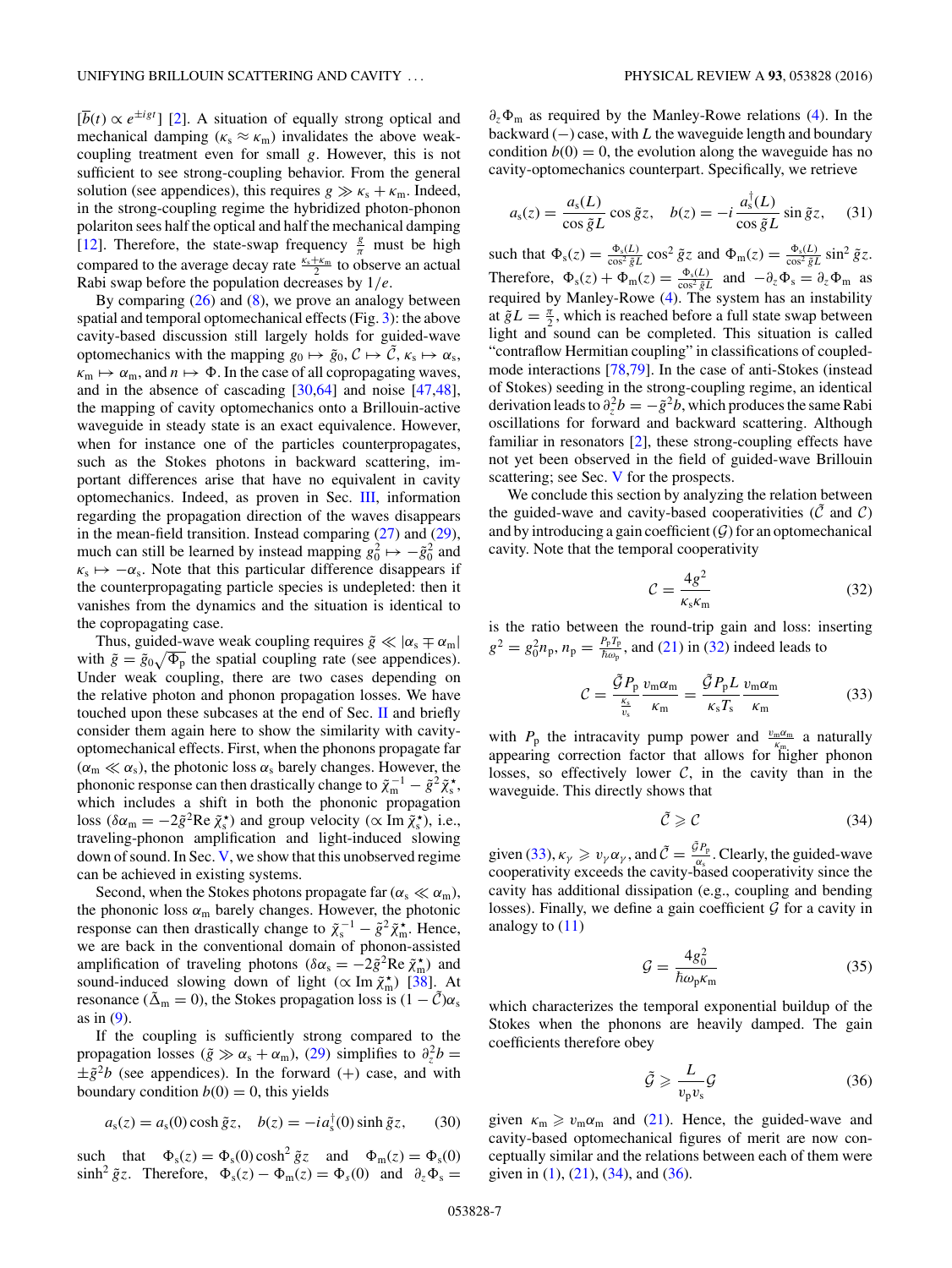<span id="page-7-0"></span>TABLE I. Translation between waveguides and cavities. The table contains four conversions from a gain coefficient to a vacuum coupling rate and four in reverse. The right five columns contain the parameters necessary for the conversion through formula [\(1\)](#page-1-0). These are order-of-magnitude estimates. In some cases, indicated by a star  $(\star)$ , the conversion can be empirically tested. In other situations, the conversion is hypothetical: e.g., an ultracold atom cloud in a Fabry-Pérot cavity has no obvious guided-wave equivalent.

|                                     | $\tilde{\mathcal{G}}$ (W <sup>-1</sup> m <sup>-1</sup> ) | $\longleftrightarrow$<br>(1)        | $\frac{g_0}{2\pi}$ (Hz)                             | $\frac{\Omega_{\rm m}}{2\pi}$ (Hz) | $Q_{\rm m}$     | $L(\mu m)$ | $n_{\rm g}$ | $\lambda$ ( $\mu$ m) |
|-------------------------------------|----------------------------------------------------------|-------------------------------------|-----------------------------------------------------|------------------------------------|-----------------|------------|-------------|----------------------|
| Silicon nanowire [23,24]            | $10^{4}$                                                 | $\stackrel{\star}{\longrightarrow}$ | $\frac{1.5 \times 10^6}{\sqrt{L \ (\mu \text{m})}}$ | $10^{10}$                          | $10^{3}$        |            | 4.6         | 1.55                 |
| Silica standard fiber $[4]$         |                                                          | $\stackrel{\star}{\longrightarrow}$ | $\frac{70}{\sqrt{L \text{ (cm)}}}$                  | $10^{10}$                          | 500             |            | 1.45        | 1.55                 |
| Silica dual-web fiber $[21]$        | $4 \times 10^6$                                          | $\stackrel{\star}{\longrightarrow}$ | $\frac{3\times10^3}{\sqrt{L\text{ (cm)}}}$          | $6 \times 10^6$                    | $4 \times 10^4$ |            | 1.7         | 1.55                 |
| Chalcogenide rib $[80, 81]$         | $3 \times 10^2$                                          | $\stackrel{\star}{\longrightarrow}$ | $\frac{7\times10^5}{\sqrt{L(\mu m)}}$               | $8 \times 10^9$                    | 230             |            | 2.6         | 1.55                 |
| Silica microtoroid [12]             | 600                                                      | $\longleftarrow$                    | $3 \times 10^3$                                     | $8 \times 10^7$                    | $2 \times 10^4$ | 97         | 1.45        | 0.78                 |
| Silicon optomechanical crystal [74] | $4 \times 10^4$                                          | $\stackrel{\star}{\longleftarrow}$  | $6 \times 10^5$                                     | $6 \times 10^9$                    | $2 \times 10^3$ | 5          | 5.          | 1.55                 |
| Rb ultracold atom cloud $[56]$      | $10^{8}$                                                 | $\longleftarrow$                    | $6 \times 10^5$                                     | $4 \times 10^4$                    | 42              | 400        |             | 0.78                 |
| GaAs optomechanical disk [82]       | $5 \times 10^4$                                          | $\longleftarrow$                    | $3 \times 10^5$                                     | 10 <sup>9</sup>                    | $2 \times 10^3$ | 8          | 4           | 1.55                 |

#### **V. PROSPECTS**

In this section, we first give a couple of examples of how the  $\mathcal{G} \leftrightarrow \mathfrak{g}_0$  connection [\(1\)](#page-1-0) can be implemented, including several systems in which it can be tested empirically. Next, we move on to the prospects for observing new regimes of guided-wave optomechanics, simultaneously illustrating the application of our framework. Finally, we briefly discuss potential extensions to the minimal model [\(2\)](#page-2-0) of travelingwave Brillouin scattering.

Table I presents four implementations of the conversion from the gain coefficient  $\tilde{G}$  to the vacuum coupling rate  $g_0$  $(\tilde{\mathcal{G}} \to g_0)$  and four in reverse  $(\tilde{\mathcal{G}} \leftarrow g_0)$ . The systems range from silicon nanowires and dual-web fibers to ultracold atom clouds and GaAs disks. In five cases, such as for silicon nanowires, the conversion can clearly be tested empirically by measuring  $\tilde{G}$  and  $g_0$  through independent, established methods [\[2,23\]](#page-12-0). In three cases, the conversion is hypothetical but still allows for comparison of the photon-phonon interaction strengths. For instance, an ultracold atom cloud in a Fabry-Pérot cavity  $[56]$  $[56]$  has no obvious traveling-wave equivalent. Nevertheless, its hypothetical waveguide partner would have a large gain coefficient of  $\sim 10^8$  W<sup>-1</sup> m<sup>-1</sup>, which compares favorably to optomechanical waveguides realized to date.

So far, all Brillouin-active waveguides had far lower phonon than photon propagation lengths  $(\alpha_{\rm m}^{-1} \ll \alpha_{\rm s}^{-1})$ . Cavity-optomechanical systems, by contrast, more often than not had far lower phonon than photon damping rates ( $\kappa_{\rm m} \ll \kappa_{\rm s}$ ) [\[2\]](#page-12-0). Only uniquely high-optical-quality  $[8,14,15,75,83,84]$  $[8,14,15,75,83,84]$ ] systems succeed at reversing the latter hierarchy ( $\kappa_{\rm m} \gg \kappa_{\rm s}$ ). The common reversal of this damping hierarchy (going from waveguides to cavities) stems from the small phonon group velocities  $(v_m \ll v_s)$ .

The question naturally arises whether waveguides with larger phonon than photon propagation length  $(\alpha_{\rm m}^{-1} \gg \alpha_{\rm s}^{-1})$ can be made, while still keeping high cooperativities  $\tilde{C} =$  $rac{4\tilde{g}^2}{\alpha_s\alpha_m}$  ∼ 1. Currently, the largest phonon decay lengths are of the order  $\alpha_{\rm m}^{-1} \sim 100 \ \mu \text{m}$  in backward Brillouin scattering [\[23,](#page-12-0)[66\]](#page-13-0). To realize larger phonon propagation lengths, one must look for waveguides with large acoustic group velocities *v*<sup>m</sup> and small linewidths *κ*m. Thus, one promising approach uses low-frequency flexural modes ( $\Omega \propto q^2$ ) in backward mode (large *q*) at low temperatures (large *Q*m). Indeed, then we have both large  $v_m \propto q$  and small  $\kappa_m = \frac{\Omega_m}{Q_m} \sim \frac{10^7}{10^4}$  Hz = 1 kHz [\[12,](#page-12-0)[85,86\]](#page-13-0). Since  $\alpha_m^{-1} = \frac{v_m}{\kappa_m}$  in a waveguide (where there is only propagation loss), we find that decay lengths up to  $\alpha_{\rm m}^{-1} \sim 10$  m are feasible given  $v_{\rm m} \sim 10^4$  m/s and  $\kappa_{\rm m} \sim$ 1 kHz. Such a small phonon propagation loss would strongly boost the cooperativity  $\tilde{C}$ , which could compensate for a potentially lower coupling rate  $\tilde{g}$  in backward mode. Clearly, nothing intrinsically forbids amplification of traveling phonons in systems such as the dual-web fiber [\[21\]](#page-12-0), where  $\alpha_s^{-1}$  ~ 10 cm. Besides its scientific interest, such a traveling-phonon amplifier may be useful in phonon networks [\[13](#page-12-0)[,49,50,87,88\]](#page-13-0).

Next, we look into achieving the strong-coupling regime in the typical situation of high acoustic loss ( $\alpha_m \gg \alpha_s$ ). To see traveling-wave Rabi flopping, entangled photon-phonon pair production, or contraflow Hermitian coupling (see Sec. [IV\)](#page-5-0), one must obtain  $\tilde{g} > \alpha_m$  or equivalently  $\tilde{C} > \frac{\alpha_m}{\alpha_s}$ . In optical fibers, in backward mode, and given  $\alpha_s^{-1} \sim 10$  km and  $\alpha_m^{-1} \sim$ 100  $\mu$ m, this requires  $\tilde{C} > 10^8$ . This necessitates an unrealistic continuous-wave pump power of  $P_p > 10^8 \frac{\alpha_s}{\tilde{G}} = 10 \text{ kW}$  with  $\tilde{\mathcal{G}} \sim 1 \text{ W}^{-1} \text{ m}^{-1}.$ 

In contrast, silicon chips can produce significantly lower  $\frac{\alpha_m}{\alpha}$  ratios and therefore ease the condition on  $\tilde{C}$  for strong coupling. One can expect phonon propagation distances up to  $\alpha_{\rm m}^{-1} \sim 1$  mm, as these are readily achieved in surface-acoustic-wave devices [\[89\]](#page-13-0). Together with  $\alpha_s^{-1} \sim 1$  cm [\[23\]](#page-12-0), this yields  $\tilde{C} > 10$  as the strong-coupling condition, which requires a reasonable pump power of  $P_p > 10 \frac{\alpha_s}{\tilde{G}} = 100 \text{ mW}$ with  $\tilde{\mathcal{G}} \sim 10^4 \text{ W}^{-1} \text{ m}^{-1}$  [\[23,24\]](#page-12-0). Indeed, current nanoscale silicon systems have already demonstrated  $\tilde{C} \approx 2$  [\[24](#page-12-0)[,64\]](#page-13-0). Hence, taking into account the rapid progress in state-of-the-art devices [\[1,23,24](#page-12-0)[,64\]](#page-13-0), we expect demonstrations of travelingphonon amplification and guided-wave strong-coupling in the coming years. Such observations would open up entirely new realms of optomechanics.

Finally, this work can be extended on several fronts. First, the mean-field transition can be applied to the noise models of [\[47,48\]](#page-13-0). Second, the regime of "nonlinear quantum optomechanics" [\[2,](#page-12-0)[90–92\]](#page-13-0) should be transferred to waveguides. This requires that strong coupling is reached for merely one pump photon  $(\Phi_p \mapsto 1 \text{ s}^{-1})$ :  $\tilde{g} = \tilde{g}_0 \sqrt{\Phi_p} =$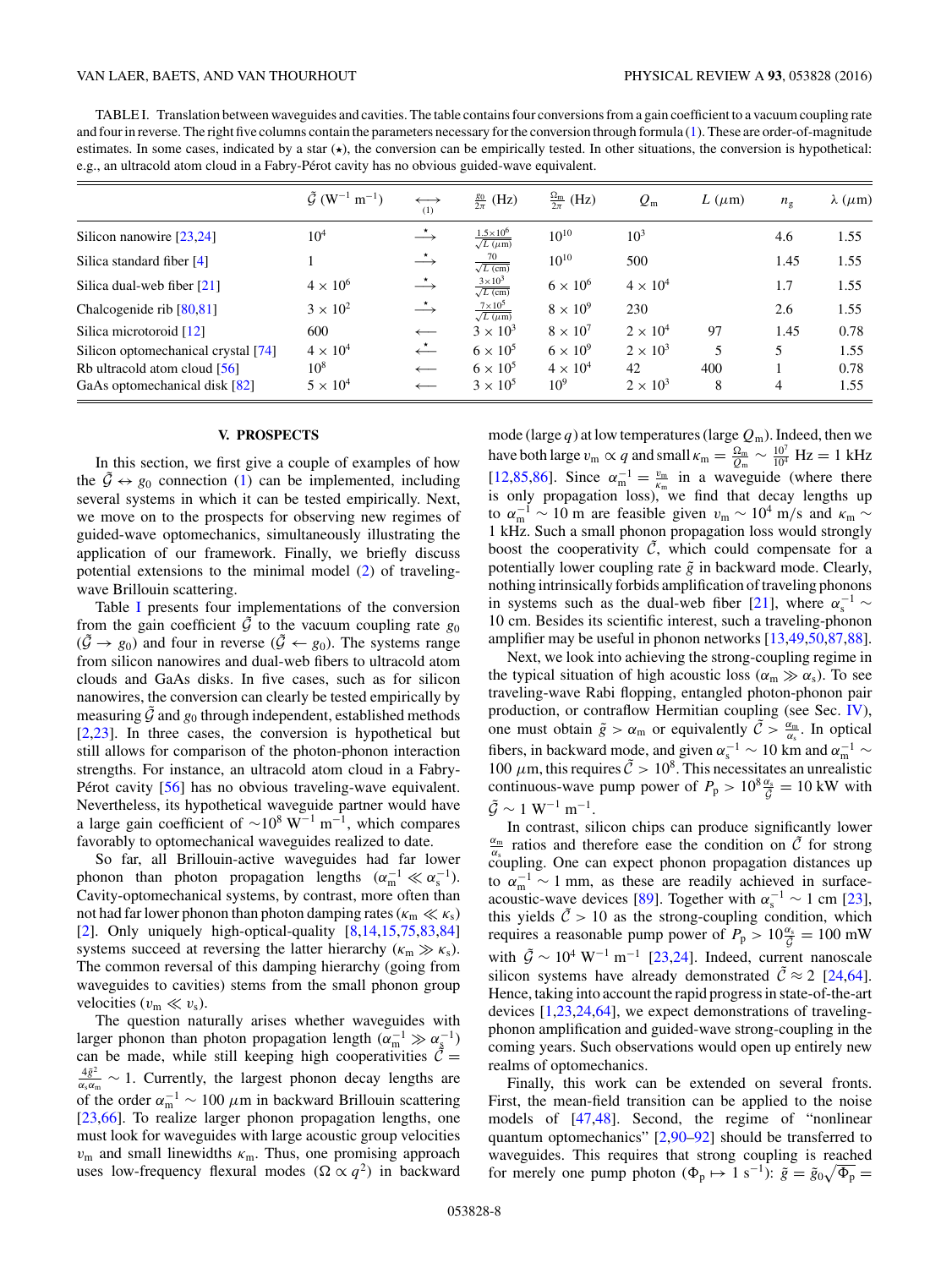<span id="page-8-0"></span> $\tilde{g}_0 > \alpha_s + \alpha_m$ . As  $\alpha_m \gg \alpha_s$  usually, traveling-wave nonlinear quantum optomechanics is achieved when  $\tilde{g}_0 > \alpha_m$ . Third, the coupling between the phononic mode and the thermal bath [\[47,48\]](#page-13-0) must be treated carefully to obtain truly quantumcoherent [\[12\]](#page-12-0) coupling. And fourth, we focused mainly on the dynamics that optomechanical waveguides and cavities have in common, but wisdom may be found in the differences as well. We gave the example of contraflow strong coupling in Sec. [IV.](#page-5-0) In addition, the cavity has input fluxes that have no equivalent in a typical guided-wave setup, while the waveguide can display spatiotemporal effects [both *∂z* and *∂t* in [\(2\)](#page-2-0)] that are absent in a cavity [only  $\partial_t$  in [\(20\)](#page-4-0)]. On top of this, the cavity breaks the symmetry between Stokes and anti-Stokes scattering, whereas this symmetry prevents exponential buildup of noise in low-dispersion forward intramodal scattering [\[48\]](#page-13-0). It has also yet to be determined whether different cavity dynamics results in the medium-finesse case, as Sec. [III](#page-3-0) was limited to a low or high finesse.

With slight modifications, [\(2\)](#page-2-0) also captures Raman effects [\[4,6](#page-12-0)[,93\]](#page-13-0). For instance, the phonon frequency is much larger so an optical phase mismatch can arise. Further, the thousandfold higher optical phonon frequency puts most Raman modes in the ground state at room temperature. This breaks the symmetry between Stokes and anti-Stokes scattering, such that thermally seeded exponential buildup may be seen even in the forward intramodal case [\[48\]](#page-13-0). Some parameters introduced here—such as the spatial vacuum coupling  $\tilde{g}_0$ —lose elegance in the Raman case: the impossibility of significant optical phonon transport undermines their symmetric definitions. Mathematically, expressions such as [\(5\)](#page-2-0) diverge as  $v_m$  and  $\alpha_m^{-1}$ vanish. Then one must resort to the broken-symmetry Raman gain coefficient, which nevertheless obeys [\(1\)](#page-1-0). Therefore, the core of this work also applies to guided-wave [\[4](#page-12-0)[,94–](#page-13-0) [96\]](#page-13-0), cavity-based [\[97–](#page-13-0)[100\]](#page-14-0), and surface-enhanced Raman scattering [\[58\]](#page-13-0).

### **VI. CONCLUSION**

In conclusion, we unveiled a connection between Brillouinactive waveguides and optomechanical cavities. The link between the Brillouin gain coefficient  $\tilde{G}$  and the zero-point coupling rate *g*<sup>0</sup> was derived in a platform-independent way. As illustrated for silicon nanowires and ultracold atom clouds, it significantly expands the variety of systems whose photonphonon interaction efficiency can be compared. Through the mean-field transition, we derived the dynamics of optomechanical cavities from that of Brillouin-active waveguides. We framed the behavior of both systems in terms of cooperativities and vacuum coupling rates. Next, we showed that phenomena familiar from cavity optomechanics all have guided-wave partners, but not the other way around. The broader theory predicts that several novel regimes, such as guided-wave strong coupling, will be accessible in state-of-the-art systems in the coming years. Hence, we showed that Brillouin scattering and cavity optomechanics are subsets of a larger realm of photon-phonon interaction.

## **ACKNOWLEDGMENTS**

R.V.L. acknowledges the Agency for Innovation by Science and Technology in Flanders (IWT) for a Ph.D. grant. This work was partially funded under the FP7-ERC-InSpectra program and the ITN network cQOM. R.V.L. thanks T. J. Kippenberg for related discussions.

## **APPENDIX A: LINK TO CAVITY HAMILTONIAN**

With the mean-field transition derived in the main text, we take a step beyond the  $\tilde{\mathcal{G}} \leftrightarrow g_0$  link. As we show in this appendix, the mean-field equations are equivalent to the cavity Langevin equations in the resolved-sideband limit ( $\kappa \ll \Omega_m$ ). In the case of coupling between one mechanical and one optical resonance [Fig.  $2(a)$ ], the usual theory [\[2\]](#page-12-0) starts from the Hamiltonian

$$
\hat{\mathcal{H}} = \hbar \omega_{\rm c} \hat{a}^{\dagger} \hat{a} + \hbar \Omega_{\rm m} \hat{b}^{\dagger} \hat{b} + \hat{\mathcal{H}}_{\rm int}
$$

with

$$
\hat{\mathcal{H}}_{\text{int}} = \hbar g_0 \hat{a}^\dagger \hat{a} (\hat{b} + \hat{b}^\dagger)
$$

the interaction Hamiltonian,  $\hat{x} = x_{\text{ZPF}}(\hat{b} + \hat{b}^{\dagger})$  the mechanical oscillator's position,  $x_{ZPF}$  the zero-point motion,  $\hat{a}$  and  $\hat{b}$ ladder operators for the optical and mechanical oscillator, and  $g_0 = x_{\text{ZPF}} \frac{\partial \omega_c}{\partial x}$  the zero-point coupling rate. When the pump is undepleted, the interaction Hamiltonian can be linearized:  $\hat{a} = \overline{\alpha} + \delta \hat{a}$  with  $\delta \hat{a}$  a small fluctuation. Then we have

$$
\hat{\mathcal{H}}_{\text{int}}^{(\text{lin})} = \hbar g_0 \overline{\alpha} (\delta \hat{a} + \delta \hat{a}^\dagger) (\hat{b} + \hat{b}^\dagger).
$$

Using the equation of motion  $\hat{a} = -\frac{i}{\hbar}[\hat{a}, \hat{\mathcal{H}}]$  and the commutator  $[\hat{a}, \hat{a}^{\dagger}] = 1$  (the same for  $\hat{b}$ ), this linearized Hamiltonian leads straight to the coupled equations [\[2\]](#page-12-0)

$$
\delta \dot{\hat{a}} = -\left(\frac{\kappa}{2} - i\,\Delta\right) \delta \hat{a} - ig_0 \overline{\alpha} (\hat{b} + \hat{b}^\dagger),
$$

$$
\dot{\hat{b}} = -\left(\frac{\kappa_{\rm m}}{2} - i\,\Omega_{\rm m}\right) \hat{b} - ig_0 \overline{\alpha} (\delta \hat{a} + \delta \hat{a}^\dagger),
$$

with  $\Delta = \omega_p - \omega_c$ . Next, we consider a blue-detuned pump in the resolved-sideband regime ( $\kappa \ll \Omega_{\rm m}$ ). Then we can write the ladder operators as  $\delta \tilde{a} \to \hat{a}_s e^{i\Omega t}$  and  $\hat{b} \to \hat{b} e^{-i\Omega t}$ , with  $\hat{a}_s$ and  $\hat{b}$  now slowly varying. We neglect the  $\hat{b}$  term in the optical equation and the *δa*ˆ term in the mechanical equation because they are off-resonant. This is the rotating-wave approximation, which corresponds to the classical slowly varying envelope approximation  $[3,4]$ . Hence, the above equations reduce to

$$
\dot{\hat{a}}_{s} = -ig_{0}\overline{\alpha}\hat{b}^{\dagger} - \chi_{s}^{-1}\hat{a}_{s},
$$
\n
$$
\dot{\hat{b}} = -ig_{0}\overline{\alpha}\hat{a}_{s}^{\dagger} - \chi_{m}^{-1}\hat{b},
$$
\n(A1)

and we find that Eqs.  $(A1)$  are identical to Eqs.  $(16)$  given  $\hat{a}_s \mapsto \overline{a}_s$  and  $\hat{b} \mapsto \overline{b}$ . Remarkably, the equivalence holds even though the pump and Stokes could be counterpropagating or in different optical modes. In the unresolved-sideband limit  $(\Omega_m \ll \kappa)$ , anti-Stokes generation and cascading must be added for forward intramodal but not necessarily for backward or intermodal Brillouin scattering. Indeed, comb generation is usually not accessible by backward or intermodal coupling because of the phase mismatch (Fig. [2\)](#page-1-0). This assumption can be violated in Fabry-Pérot cavities  $[101]$  $[101]$  or when the first-order Stokes becomes sufficiently strong to pump a second-order Stokes wave [\[9\]](#page-12-0).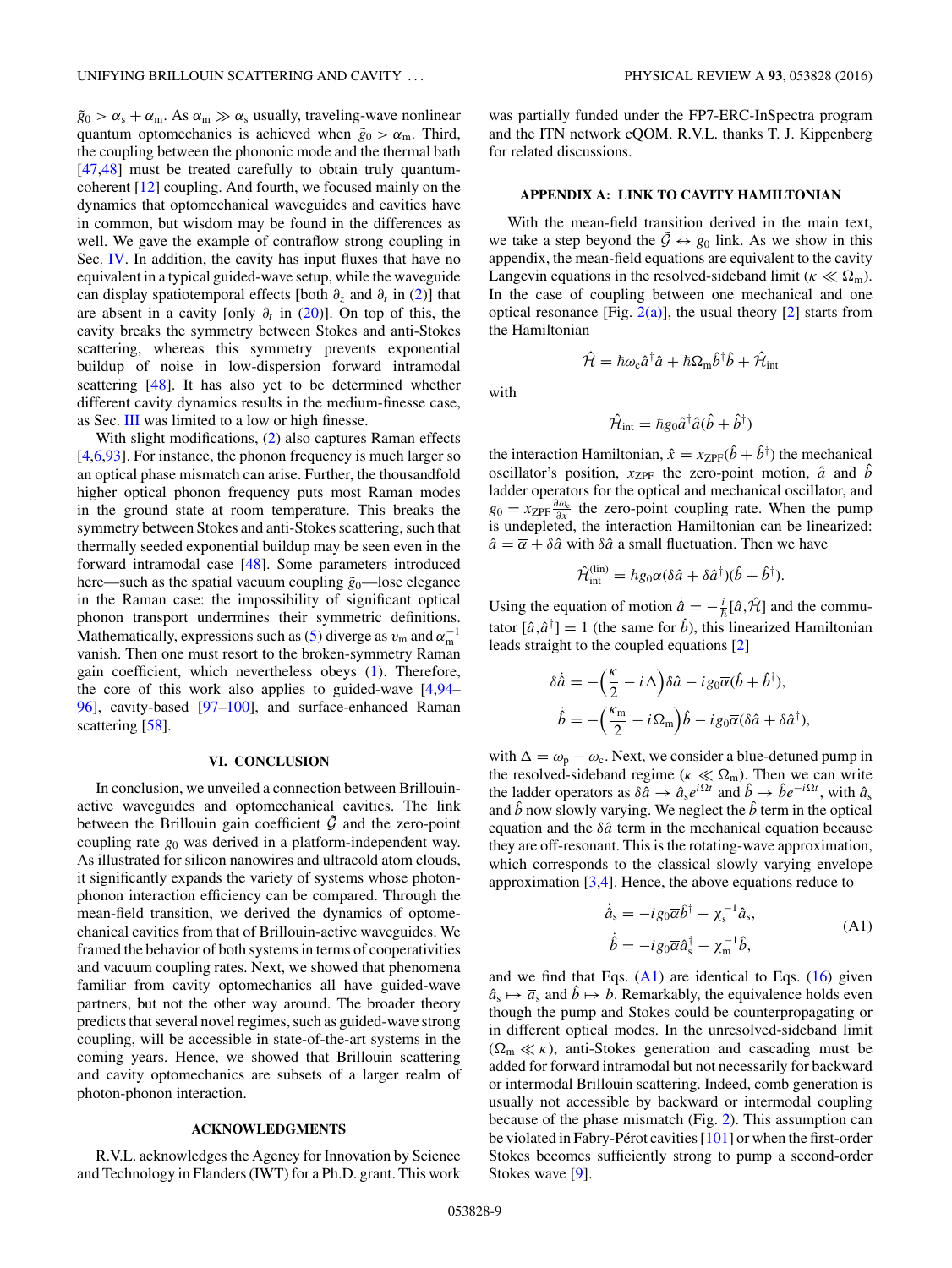### **APPENDIX B: MANLEY-ROWE RELATIONS**

<span id="page-9-0"></span>In this section, we prove that the Manley-Rowe relations guarantee the existence of a single real, positive photonphonon coupling coefficient in waveguides  $(\tilde{g}_0)$  and in cavities (*g*0). In waveguides, the Manley-Rowe relations are formulated at the level of photon and phonon fluxes  $\Phi$ . In cavities, they are written down in terms of the total photon and phonon numbers *n*.

# **1. Manley-Rowe in waveguides**

A Brillouin-active waveguide in steady state  $(\partial_t \to 0)$ obeys [see (2)]

$$
\partial_z a_p = -i\tilde{\kappa}_{\text{mop}} a_s b - \tilde{\chi}_p^{-1} a_p,
$$
  
\n
$$
\pm \partial_z a_s = -i\tilde{\kappa}_{\text{mop}} b^\dagger a_p - \tilde{\chi}_s^{-1} a_s,
$$
  
\n
$$
\partial_z b = -i\tilde{\kappa}_{\text{om}} a_s^\dagger a_p - \tilde{\chi}_m^{-1} b,
$$
\n(B1)

with arbitrary normalizations of the pump, Stokes, and acoustic envelope such that generally  $\tilde{\kappa}_{\text{mop}} \neq \tilde{\kappa}_{\text{mos}} \neq \tilde{\kappa}_{\text{om}}$  are different complex numbers. Using  $\partial_z(a^\dagger a) = (\partial_z a^\dagger) a + a^\dagger (\partial_z a)$ , we find

$$
\partial_z \Phi_p = -\alpha_p \Phi_p + (i\tilde{\kappa}_{\text{mop}}^* a_s^{\dagger} b^{\dagger} a_p + \text{H.c.}),
$$
  
\n
$$
\pm \partial_z \Phi_s = -\alpha_s \Phi_s - (i\tilde{\kappa}_{\text{mos}} a_s^{\dagger} b^{\dagger} a_p + \text{H.c.}),
$$
  
\n
$$
\partial_z \Phi_m = -\alpha_m \Phi_m - (i\tilde{\kappa}_{\text{om}} a_s^{\dagger} b^{\dagger} a_p + \text{H.c.}).
$$
 (B2)

Suppose now that the envelopes are flux normalized such that  $\Phi_{\rm p} = a_{\rm p}^{\rm T} a_{\rm p}$ ,  $\Phi_{\rm s} = a_{\rm s}^{\rm T} a_{\rm s}$ , and  $\Phi_{\rm m} = b^{\rm T} b$  correspond to the number of pump photons, Stokes photons, and phonons passing through a cross section of the waveguide per second. Then we demand that, in the lossless case ( $\alpha_i = 0$ ), the rate of pump photon destruction equals the rate of Stokes photon and phonon creation:

$$
-\partial_z \Phi_p = \pm \partial_z \Phi_s = \partial_z \Phi_m.
$$
 (B3)

These are the Manley-Rowe relations [\[3,](#page-12-0)[79\]](#page-13-0) for a Brillouin waveguide. We deduce from  $(B2)$  and  $(B3)$  that

$$
\tilde{\kappa}_{\text{mop}}^{\star} = \tilde{\kappa}_{\text{mos}} = \tilde{\kappa}_{\text{om}}.\tag{B4}
$$

This proves the existence of a single coupling coefficient that captures all reversible optical forces and scattering. Note that (B4) also guarantees power conservation since

$$
\partial_z(\hbar\omega_p\Phi_p \pm \hbar\omega_s\Phi_s + \hbar\Omega\Phi_m) = 0
$$

leads with (B2) in the lossless case to

$$
-\omega_{\rm p}\tilde{\kappa}_{\rm mop}^{\star} + \omega_{\rm s}\tilde{\kappa}_{\rm mos} + \Omega\tilde{\kappa}_{\rm om} = 0, \tag{B5}
$$

which is true given (B4) and  $\omega_p = \omega_s + \Omega$ . Next, we show that this coefficient  $(B4)$  can be taken real and positive without loss of generality. Renormalizing the envelopes to  $c_p a_p$ ,  $c_s a_s$ , and  $c<sub>m</sub>b$  yields new coupling coefficients

$$
\frac{c_{\rm p}}{c_{\rm s}c_{\rm m}}\tilde{\kappa}_{\rm mop}, \qquad \frac{c_{\rm s}}{c_{\rm p}c_{\rm m}^*}\tilde{\kappa}_{\rm mos}, \qquad \frac{c_{\rm m}}{c_{\rm p}c_{\rm s}^*}\tilde{\kappa}_{\rm om}, \qquad (B6)
$$

as can be seen from (B1). Suppose that  $\tilde{\kappa}_{om} = \tilde{g}_0 e^{i\varphi}$  is complex with  $\tilde{g}_0$  real and positive. Then we take  $c_p = c_s = c_m = e^{-i\varphi}$ .

Using  $(B4)$  and  $(B6)$ , it follows that the renormalized coupling coefficients are real and positive:

$$
\tilde{\kappa}_{\text{mop}} = \tilde{\kappa}_{\text{mos}} = \tilde{\kappa}_{\text{om}} = \tilde{g}_0. \tag{B7}
$$

This unique coupling coefficient quantifies the coupling strength between a single photon and a single phonon propagating along a waveguide. Indeed, suppose that  $a_p = a_s$  $b \mapsto 1$  s<sup>-1/2</sup> such that  $\Phi_p = \Phi_s = \Phi_m \mapsto 1$  s<sup>-1</sup> at a certain point along the waveguide. In the lossless case, (B2) then becomes

$$
\partial_z \Phi_p = -2\tilde{g}_0,
$$
  
\n
$$
\pm \partial_z \Phi_s = 2\tilde{g}_0,
$$
  
\n
$$
\partial_z \Phi_m = 2\tilde{g}_0.
$$
 (B8)

So  $2\tilde{g}_0$  gives the rate (per meter) at which the pump flux decreases and the Stokes and phonon flux increase at a point along waveguide through which one pump photon, one Stokes photon, and one phonon are passing.

The waveguide coupling coefficient  $\tilde{g}_0$  can also be interpreted in terms of a zero-point motion. As shown in (14), we have

$$
\tilde{g}_0 = \sqrt{\frac{L}{v_p v_s v_m}} g_0.
$$
 (B9)

For forward intramodal scattering  $(v_p = v_s = v_g)$ 

$$
g_0 = x_{\text{ZPF}} \left. \frac{\partial \omega_{\text{p}}}{\partial x} \right|_{k_{\text{p}}} \tag{B10}
$$

is defined in terms of the zero-point motion and the cavity frequency pull at fixed wave vector [\[2\]](#page-12-0). Combining (B9),  $(B10)$ , and  $(D9)$ , we obtain

$$
\tilde{g}_0 = -\frac{\omega_p}{c} \tilde{x}_{\text{ZPF}} \frac{\partial n_{\text{eff}}}{\partial x} \bigg|_{\omega_p} = -\tilde{x}_{\text{ZPF}} \frac{\partial k_p}{\partial x} \bigg|_{\omega_p} \tag{B11}
$$

with

$$
\tilde{x}_{\text{ZPF}} = x_{\text{ZPF}} \sqrt{\frac{L}{v_{\text{m}}}} = \sqrt{\frac{\hbar}{2m_{\text{eff}}v_{\text{m}}\Omega_{\text{m}}}}
$$
(B12)

the waveguide "zero-point motion" and  $m_{\text{eff}}$  the effective mass per unit length. Indeed, a waveguide section of length *L* contains on average  $\langle n_{\rm m} \rangle = \frac{L}{v_{\rm m}} \langle \Phi_{\rm m} \rangle$  phonons with  $\langle \Phi_{\rm m} \rangle$  the mean phonon flux. As fluxes—instead of numbers—are the fundamental quantities in waveguides, the zero-point motion is corrected by precisely a factor  $\sqrt{\frac{L}{v_{\text{m}}}}$  in (B12).

Often the optical envelopes are power normalized and the acoustic envelope displacement normalized. Starting from flux-normalized envelopes, one can switch to such normalizations through

$$
c_{\rm p} = \sqrt{\hbar \omega_{\rm p}}, \quad c_{\rm s} = \sqrt{\hbar \omega_{\rm s}}, \quad c_{\rm m} = \sqrt{\frac{2\hbar \Omega_{\rm m}}{k_{\rm eff} v_{\rm m}}} = 2\tilde{x}_{\rm ZPF},
$$
\n(B13)

with  $k_{\text{eff}}$  the effective stiffness per unit length and by applying (B6).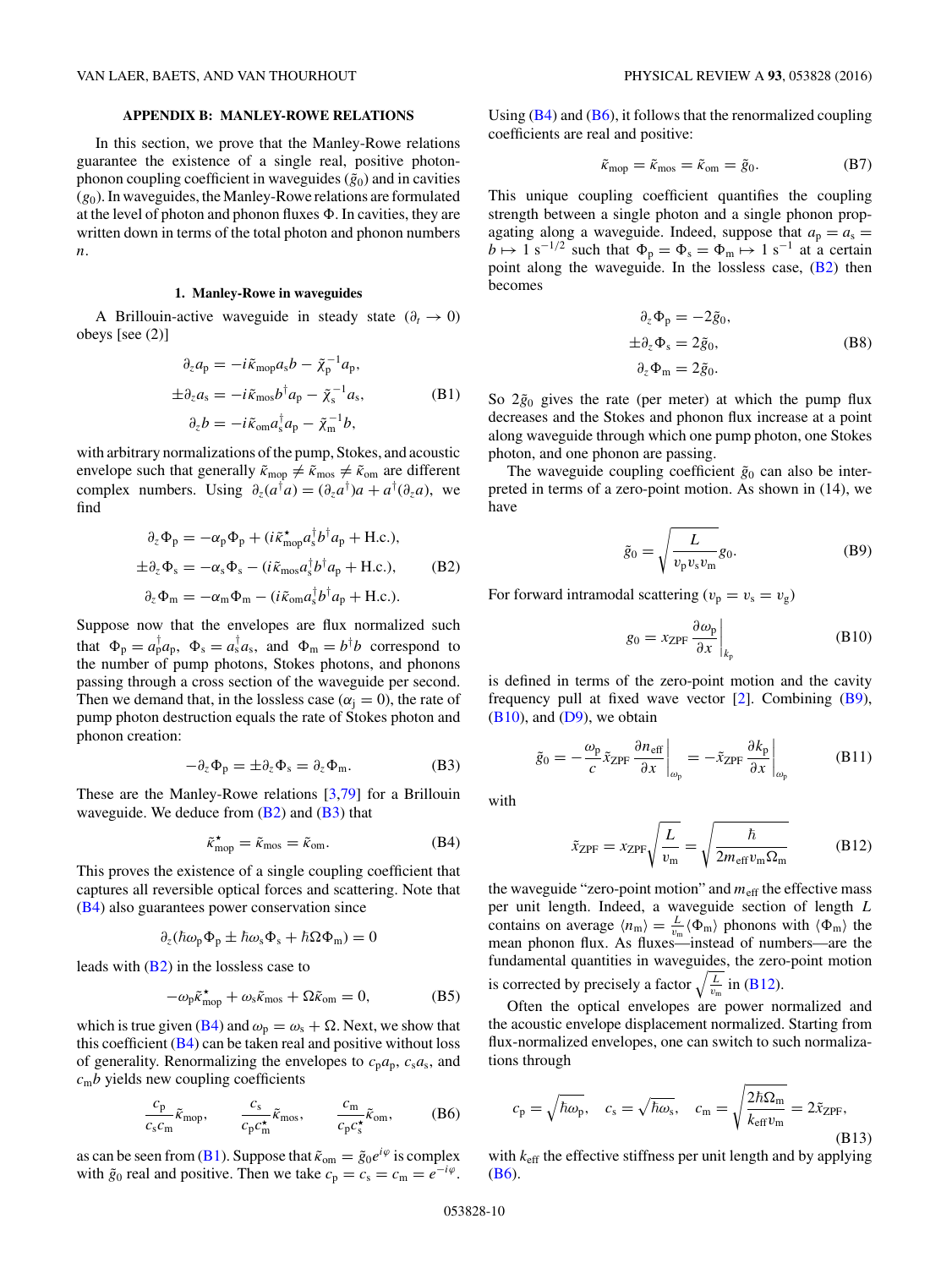### **2. Manley-Rowe in cavities**

<span id="page-10-0"></span>Here, we apply the discussion of the previous section to the mean-field cavity equations. With arbitrary envelope normalizations and without input, Eqs.  $(13)$  are

$$
\dot{\overline{a}}_p = -i\kappa_{\text{mop}}\overline{a}_s\overline{b} - \chi_p^{-1}\overline{a}_p, \n\dot{\overline{a}}_s = -i\kappa_{\text{mos}}\overline{b}^\dagger\overline{a}_p - \chi_s^{-1}\overline{a}_s, \n\dot{\overline{b}} = -i\kappa_{\text{om}}\overline{a}_s^\dagger\overline{a}_p - \chi_m^{-1}\overline{b},
$$
\n(B14)

with generally  $\kappa_{\text{mop}} \neq \kappa_{\text{mos}} \neq \kappa_{\text{om}}$ . Applying  $\frac{d}{dt}(\overline{a}^{\dagger}\overline{a}) =$  $(\frac{d}{dt}\overline{a}^{\dagger})\overline{a} + \overline{a}^{\dagger}(\frac{d}{dt}\overline{a})$  to (B14), we find

$$
\frac{d}{dt}n_{p} = -\kappa_{p}n_{p} + (i\kappa_{\text{mop}}^{\star}\overline{a}_{s}^{\dagger}\overline{b}^{\dagger}\overline{a}_{p} + \text{H.c.}),
$$
\n
$$
\frac{d}{dt}n_{s} = -\kappa_{s}n_{s} - (i\kappa_{\text{mos}}\overline{a}_{s}^{\dagger}\overline{b}^{\dagger}\overline{a}_{p} + \text{H.c.}),
$$
\n
$$
\frac{d}{dt}n_{m} = -\kappa_{m}n_{m} - (i\kappa_{\text{om}}\overline{a}_{s}^{\dagger}\overline{b}^{\dagger}\overline{a}_{p} + \text{H.c.}).
$$
\n(B15)

Suppose now that the envelopes are number normalized such that  $n_p = \overline{a}_p^{\dagger} \overline{a}_p$ ,  $n_s = \overline{a}_s^{\dagger} \overline{a}_s$ , and  $n_m = \overline{b}^{\dagger} \overline{b}$  correspond to the number of pump photons, Stokes photons, and phonons in the cavity. We demand that, in the lossless case ( $\kappa_i = 0$ ), the rate of pump photon destruction equals the rate of Stokes photon and phonon creation

$$
-\dot{n}_{\rm p} = \dot{n}_{\rm s} = \dot{n}_{\rm m}.\tag{B16}
$$

These are the Manley-Rowe equations for an optomechanical cavity. We deduce from  $(B15)$  and  $(B16)$  that

$$
\kappa_{\text{mop}}^{\star} = \kappa_{\text{mos}} = \kappa_{\text{om}}.\tag{B17}
$$

This proves the existence of a single coupling coefficient that captures all conservative optical forces and scattering. Note that  $(B17)$  also guarantees energy-conservation since

$$
\frac{d}{dt}(\hbar\omega_{\rm p}n_{\rm p}+\hbar\omega_{\rm s}n_{\rm s}+\hbar\Omega n_{\rm m})=0
$$

leads with  $(B15)$  in the lossless case to

$$
-\omega_{\rm p} \kappa_{\rm mop}^{\star} + \omega_{\rm s} \kappa_{\rm mos} + \Omega \kappa_{\rm om} = 0 \tag{B18}
$$

which holds given (B17) and  $\omega_p = \omega_s + \Omega$ . As in the previous section, one can show that this coupling coefficient can be chosen real and positive. This unique coupling coefficient must then be the well-known  $g_0$ . It quantifies the interaction strength between a single photon and a single phonon trapped in a cavity. Indeed, suppose that  $\overline{a}_p = \overline{a}_s = \overline{b} \mapsto 1$  such that  $n_p =$  $n_s = n_m \mapsto 1$  at a certain point in time. In the lossless case, (B15) then becomes

$$
\dot{n}_p = -2g_0,
$$
  
\n
$$
\dot{n}_s = 2g_0,
$$
  
\n
$$
\dot{n}_m = 2g_0.
$$
\n(B19)

So 2*g*<sup>0</sup> gives the rate (per second) at which the number of pump photons decreases and the number of Stokes photons and phonons increases when there is one pump photon, one Stokes photon, and one phonon in the cavity.

Often the optical envelopes are energy normalized and the acoustic envelope displacement normalized. Starting from number-normalized envelopes, one can switch to such normalizations through

$$
c_{\rm p} = \sqrt{\hbar \omega_{\rm p}}, \quad c_{\rm s} = \sqrt{\hbar \omega_{\rm s}}, \quad c_{\rm m} = \sqrt{\frac{2\hbar \Omega_{\rm m}}{k_{\rm eff}L}} = 2x_{\rm ZPF},
$$
\n(B20)

with  $x_{ZPF}$  the zero-point motion and by applying  $(B6)$ .

# **APPENDIX C: MEAN-FIELD APPROXIMATION**

# **Justification of**  $\overline{fg} = \overline{fg}$

We denote  $f(z,t)$  and  $g(z,t)$  two operators that vary slowly on a length scale *L*. The mean-field operators are defined as  $\overline{f}(t) = \frac{1}{L} \int_0^L f(z,t) dz$ . Clearly, when  $f(z,t) = f(0,t)$  and  $g(z,t) = g(0,t)$  are constants then  $\overline{fg}(t) = f(0,t)g(0,t) =$  $\overline{f}(t)\overline{g}(t)$ . Let us assume now that the amplitudes vary slowly enough such that they can be Taylor expanded as  $f(z,t) = f(0,t) + f'z$  with  $f' = \partial_z f(0,t)$  and the same for *g*. Then we have

$$
\overline{f} = \frac{1}{L} \left( f(0)L + f'(0)\frac{L^2}{2} \right), \quad \overline{g} = \frac{1}{L} \left( g(0)L + g'(0)\frac{L^2}{2} \right),
$$

where we dropped the time dependence. Thus, we have

$$
\overline{fg} = f(0)g(0) + [f'g(0) + f(0)g']\frac{L}{2} + f'g'\frac{L^2}{4}.
$$

Similarly,

$$
\overline{fg} = \frac{1}{L} \int_0^L \{f(0)g(0) + [f'g(0) + f(0)g']z + f'g'z^2\}dz
$$
  
=  $f(0)g(0) + [f'g(0) + f(0)g']\frac{L}{2} + f'g'\frac{L^2}{3}.$ 

Therefore  $\overline{fg} - \overline{fg} = f'g' \frac{L^2}{12}$ , which can be neglected if *L* is sufficiently small compared to the length scale on which  $f(z,t)$  and  $g(z,t)$  vary.

# **APPENDIX D: ALTERNATIVE PROOFS OF THE**  $\tilde{\mathcal{G}} \leftrightarrow g_0$ **LINK**

In this section, we describe two other approaches to derive the link

$$
g_0^2 = v_g^2 \frac{(\hbar \omega_p) \Omega_m}{4L} \left(\frac{\tilde{\mathcal{G}}}{\mathcal{Q}_m}\right).
$$
 (D1)

#### **1. From independent full-vectorial definitions**

Here, we derive Eq.  $(D1)$  from the full-vectorial definitions of  $\tilde{G}$  and  $g_0$ , specializing to intramodal forward scattering. We focus on the moving boundary contribution. From the perturbation theory of Maxwell's equations with respect to moving boundaries [\[102\]](#page-14-0), the cavity frequency shift  $\frac{\partial \omega_c}{\partial x}$  can be expressed as

$$
\frac{\partial \omega_{\rm c}}{\partial x} = \frac{\omega_{\rm p}}{2} \frac{\oint dA (\mathbf{u} \cdot \hat{\mathbf{n}}) (\Delta \epsilon |\mathbf{E}_{\parallel}|^2 - \Delta \epsilon^{-1} |\mathbf{D}_{\perp}|^2)}{\int dV \epsilon |\mathbf{E}|^2}
$$

with **u** the normalized  $[\max(|\mathbf{u}|) = 1]$  acoustic field,  $\hat{\mathbf{n}}$  the unit normal pointing from material 1 to material 2,  $\Delta \epsilon = \epsilon_1 - \epsilon_2$ ,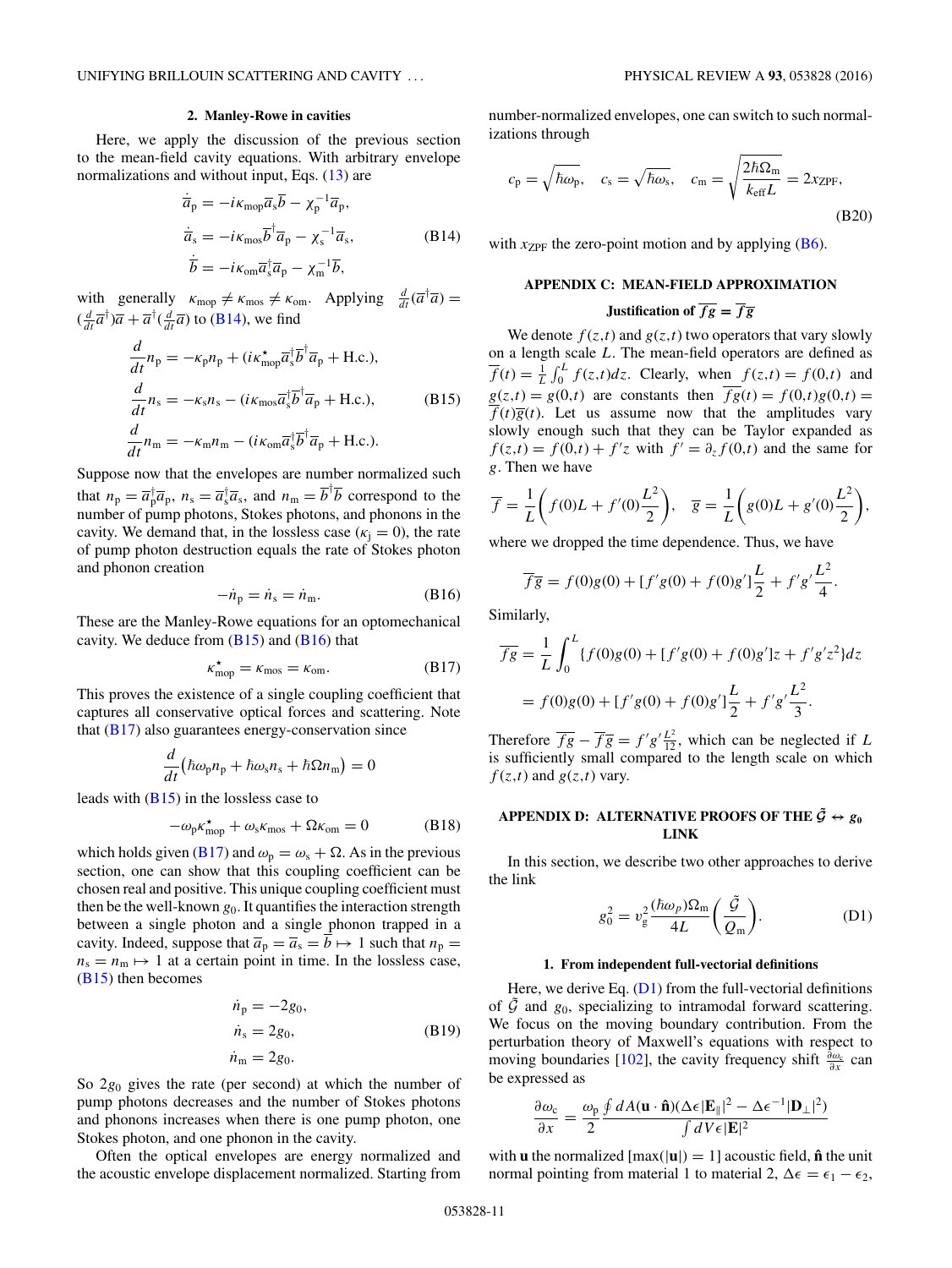<span id="page-11-0"></span>and  $\Delta \epsilon^{-1} = \epsilon_1^{-1} - \epsilon_2^{-1}$ . The upper integral is over the entire surface area of the cavity, the lower integral across the cavity volume. Further,  $\mathbf{E}_{\parallel}$  is the electric field parallel to the boundary and  $\mathbf{D}_\perp$  the displacement field perpendicular to the boundary. For a longitudinally invariant cavity, the surface integral can be reduced to a line integral and the volume integral to a surface integral:

$$
\frac{\partial \omega_{\rm c}}{\partial x} = \frac{\omega_{\rm p}}{2} \frac{\oint dl(\mathbf{u} \cdot \hat{\mathbf{n}})(\Delta \epsilon |\mathbf{E}_{\parallel}|^2 - \Delta \epsilon^{-1} |\mathbf{D}_{\perp}|^2)}{\int dA \epsilon |\mathbf{E}|^2}.
$$
 (D2)

Further, the gain coefficient  $\tilde{\mathcal{G}}$  is given by [\[23,25](#page-12-0)[,103\]](#page-14-0)

$$
\tilde{\mathcal{G}} = \omega_{\rm p} \frac{Q_{\rm m}}{2k_{\rm eff}} |\langle \mathbf{f}, \mathbf{u} \rangle|^2 \tag{D3}
$$

with **f** the power-normalized optical force density and  $\langle \mathbf{f}, \mathbf{u} \rangle =$  **f**<sup>∗</sup> · **u** *dA*. Note that *k*eff is the effective stiffness *per unit length*. In the case of radiation pressure forces  $f_{rp}$  we have [\[103\]](#page-14-0)

$$
\mathbf{f}_{rp} = \frac{1}{2} (\Delta \epsilon |\mathbf{e}_{\parallel}|^2 - \Delta \epsilon^{-1} |\mathbf{d}_{\perp}|^2) \hat{\mathbf{n}} \delta(\mathbf{r} - \mathbf{r}_{\text{boundary}})
$$

with  $\delta(\mathbf{r} - \mathbf{r}_{\text{boundary}})$  a spatial delta distribution at the waveguide boundaries. The fields **e** and **d** are power normalized. Here we already assumed that the Stokes and pump field profiles are nearly identical, which holds for intramodal SBS given the small frequency shifts. Hence, we get

$$
\langle \mathbf{f}_{\mathrm{rp}}, \mathbf{u} \rangle = \frac{1}{2} \oint dl(\mathbf{u} \cdot \hat{\mathbf{n}}) (\Delta \epsilon |\mathbf{e}_{\parallel}|^2 - \Delta \epsilon^{-1} |\mathbf{d}_{\perp}|^2). \tag{D4}
$$

Additionally, the guided optical power *P* is given by

$$
P = \frac{v_{\rm g}}{2} \langle \mathbf{E}, \epsilon \mathbf{E} \rangle = \frac{v_{\rm g}}{2} \int dA \epsilon |\mathbf{E}|^2.
$$
 (D5)

Combining Eqs.  $(D2)$ ,  $(D4)$ , and  $(D5)$ , we find

$$
\frac{\partial \omega_{\rm c}}{\partial x} = \frac{v_{\rm g} \omega_{\rm p}}{2} \langle \mathbf{f}_{\rm rp}, \mathbf{u} \rangle.
$$

A similar derivation can be done for the strained bulk, so we have

$$
\frac{\partial \omega_{\rm c}}{\partial x} = \frac{v_{\rm g} \omega_{\rm p}}{2} \langle \mathbf{f}, \mathbf{u} \rangle \Rightarrow \langle \mathbf{f}, \mathbf{u} \rangle = \frac{2}{v_{\rm g} \omega_{\rm p}} \frac{\partial \omega_{\rm c}}{\partial x} \tag{D6}
$$

with  $\mathbf{f} = \mathbf{f}_{\text{rp}} + \mathbf{f}_{\text{es}}$  and  $\mathbf{f}_{\text{es}}$  the electrostrictive force density. Substituting Eq. (D6) in (D3) yields

$$
\tilde{\mathcal{G}} = \frac{2Q_{\rm m}}{\omega_{\rm p}v_{\rm g}^2k_{\rm eff}} \left(\frac{\partial \omega_{\rm c}}{\partial x}\right)^2.
$$
 (D7)

Finally, we use the definition of the zero-point coupling rate  $g_0 = x_{\text{ZPF}} \frac{\partial \omega_c}{\partial x}$  and the zero-point motion  $x_{\text{ZPF}} = \sqrt{\frac{\hbar}{2m_{\text{eff}}L\Omega_{\text{m}}}}$ with  $m_{\text{eff}}$  the effective mass *per unit length*. Inserting these in (D7) yields

$$
\tilde{\mathcal{G}} = \frac{2Q_{\rm m}}{\omega_{\rm p}v_{\rm g}^2 k_{\rm eff}} \frac{2m_{\rm eff}L\Omega_{\rm m}}{\hbar}g_0^2 = Q_{\rm m} \frac{4L}{(\hbar\omega_{\rm p})\Omega_{\rm m}} \frac{g_0^2}{v_{\rm g}^2} \qquad (D8)
$$

and  $(D8)$  is identical to  $(D1)$ . In this derivation, we started from full-vectorial definitions that are only valid for intramodal forward scattering. In contrast, the mean-field transition shows that this result remains true with  $v_{\rm g} \rightarrow \sqrt{v_{\rm p} v_{\rm s}}$  for intermodal coupling.

#### **2. From independent derivative definitions**

The cavity resonance condition is  $k_p L = 2\pi m$  with *m* an integer. Given  $k_p = \frac{\omega_p n_{\text{eff}}}{c}$  and *c* the speed of light, this implies that

$$
\left. \frac{\partial \omega_{\rm p}}{\partial x} \right|_{k_{\rm p}} = -\frac{\omega_{\rm p}}{n_{\rm eff}} \left. \frac{\partial n_{\rm eff}}{\partial x} \right|_{k_{\rm p}}.
$$

This can be recast in terms of the index sensitivity at fixed frequency by

$$
\left. \frac{\partial n_{\rm eff}}{\partial x} \right|_{k_{\rm p}} = \left. \frac{n_{\rm eff}}{n_{\rm g}} \frac{\partial n_{\rm eff}}{\partial x} \right|_{\omega_{\rm p}}
$$

with  $v_{ph} = \frac{c}{n_{eff}}$  the phase velocity and  $n_g = \frac{c}{v_g}$  the group index. Thus we have

$$
\left. \frac{\partial \omega_{\rm p}}{\partial x} \right|_{k_{\rm p}} = -\frac{\omega_{\rm p}}{n_{\rm g}} \left. \frac{\partial n_{\rm eff}}{\partial x} \right|_{\omega_{\rm p}}.
$$
 (D9)

The cavity frequency pull must be calculated at fixed wave vector ( $g_0 = x_{\text{ZPF}} \frac{\partial \omega_p}{\partial x} |_{k_p}$ ), so this yields

$$
\left(\frac{\partial n_{\text{eff}}}{\partial x}\bigg|_{\omega_p}\right)^2 = g_0^2 \left(x_{\text{ZPF}} \frac{\omega_p}{n_g}\right)^{-2}.\tag{D10}
$$

Previously [\[23\]](#page-12-0), we showed that

$$
\tilde{\mathcal{G}} = 2\omega_{\rm p} \frac{Q_{\rm m}}{k_{\rm eff}} \left( \frac{1}{c} \frac{\partial n_{\rm eff}}{\partial x} \bigg|_{\omega_{\rm p}} \right)^2.
$$
 (D11)

Substitution of (D10) in (D11) with  $x_{\text{ZPF}} = \sqrt{\frac{\hbar}{2m_{\text{eff}}L\Omega_{\text{m}}}}$  results in

$$
\tilde{\mathcal{G}} = \frac{4 L \mathcal{Q}_{\rm m}}{\hbar \omega_{\rm p} v_{\rm g}^2 \Omega_{\rm m}} g_0^2
$$

or the other way around

$$
g_0^2 = v_g^2 \frac{(\hbar \omega_p) \Omega_m}{4L} \left(\frac{\tilde{\mathcal{G}}}{\mathcal{Q}_m}\right).
$$
 (D12)

This proof only holds for forward intramodal scattering, whereas the mean-field transition applies to backward and intermodal scattering as well.

# **APPENDIX E: FULL SOLUTION OF GUIDED-WAVE EVOLUTION**

In this section, we give the full solution of the travelingwave spatial dynamics  $(8)$  in the constant pump approximation  $[\Phi_p(z) = \Phi_p(0)]$  where the pump is strong enough to be treated classically. From this solution, one can derive the regimes treated in Sec. [IV](#page-5-0) as limiting cases. In addition, this solution can directly be mapped on the cavity-based temporal dynamics [\(26\)](#page-5-0). Thus, we start from

$$
\partial_z a_s = \mp i \tilde{g}_0 b^\dagger a_p \mp \tilde{\chi}_s^{-1} a_s,
$$
  
\n
$$
\partial_z b = -i \tilde{g}_0 a_s^\dagger a_p - \tilde{\chi}_m^{-1} b,
$$
\n(E1)

which immediately yields

$$
(\partial_z + \tilde{\chi}_m^{-\star})(\partial_z \pm \tilde{\chi}_s^{-1})a_s(z) = \pm \tilde{g}^2 a_s(z), \quad (E2)
$$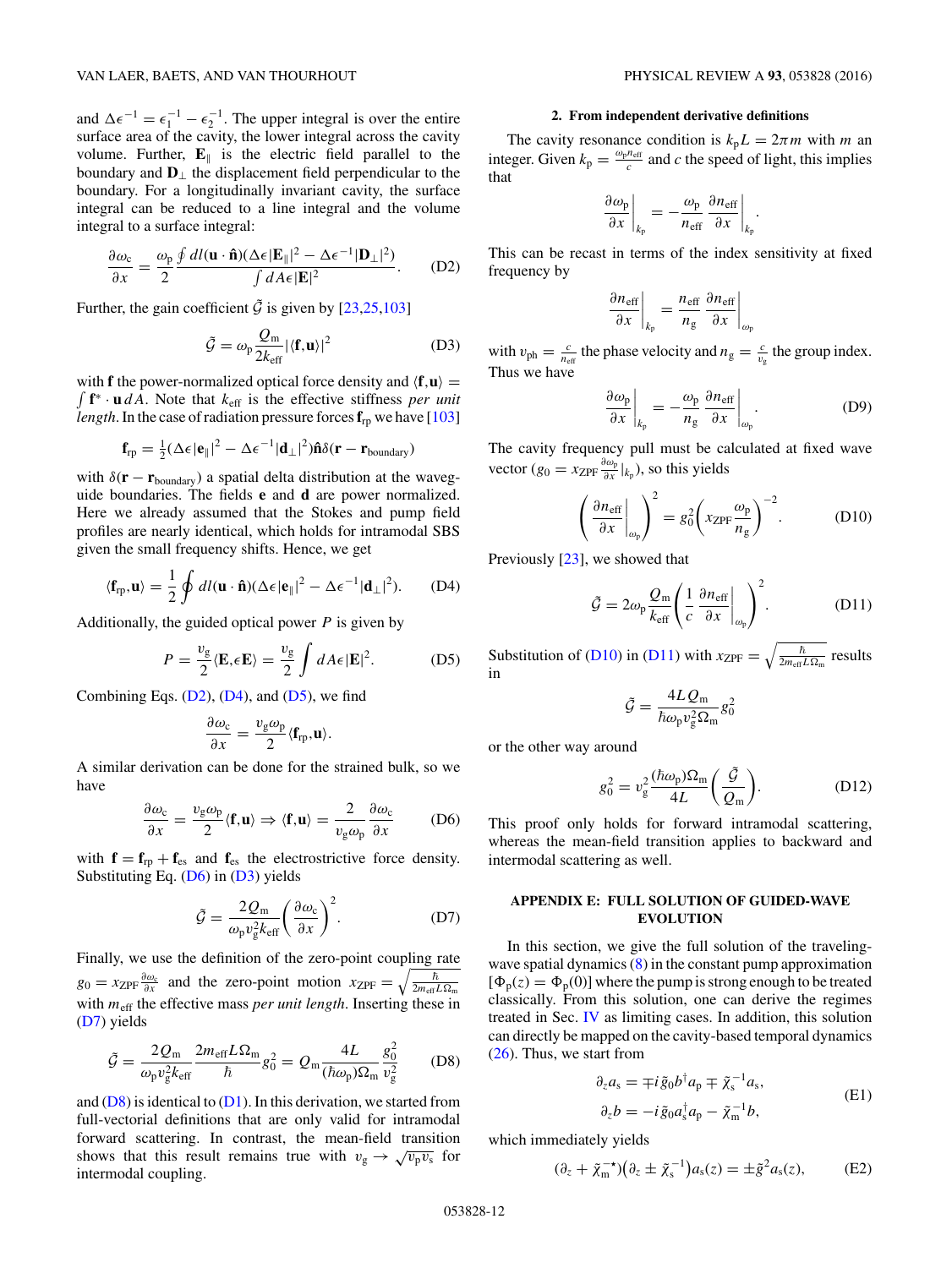<span id="page-12-0"></span>where ± stands for forward (+) and backward (−) scattering. Inserting the ansatz  $a_s(z) \propto e^{\gamma z}$  leads to

$$
\gamma^{2} + (\tilde{\chi}_{m}^{-\star} \pm \tilde{\chi}_{s}^{-1})\gamma \pm (\tilde{\chi}_{m}^{-\star} \tilde{\chi}_{s}^{-1} - \tilde{g}^{2}) = 0.
$$
 (E3)

Its solution is

$$
\gamma_1 = \frac{1}{2} \big\{ - \big( \tilde{\chi}_{m}^{-\star} \pm \tilde{\chi}_{s}^{-1} \big) + \sqrt{\big( \tilde{\chi}_{m}^{-\star} \mp \tilde{\chi}_{s}^{-1} \big)^2 + 4 \tilde{g}^2} \big\},
$$
\n
$$
\gamma_2 = \frac{1}{2} \big\{ - \big( \tilde{\chi}_{m}^{-\star} \pm \tilde{\chi}_{s}^{-1} \big) - \sqrt{\big( \tilde{\chi}_{m}^{-\star} \mp \tilde{\chi}_{s}^{-1} \big)^2 + 4 \tilde{g}^2} \big\}. \tag{E4}
$$

Given these two roots, one can determine the exact evolution of the photon-phonon fields along the waveguide if the correct boundary conditions are known. The boundary condition  $b(0) = 0$  and fixed probe flux  $\Phi_s(0) = a_s^{\dagger}(0) a_s(0)$ are appropriate for forward scattering such that

$$
a_{s}(z) = \frac{a_{s}(0)}{\gamma_{2} - \gamma_{1}} \{ (\gamma_{2} + \tilde{\chi}_{s}^{-1}) e^{\gamma_{1} z} - (\gamma_{1} + \tilde{\chi}_{s}^{-1}) e^{\gamma_{2} z} \},
$$
  
\n
$$
b^{\dagger}(z) = i \frac{a_{s}(0)}{\tilde{g}} \frac{(\gamma_{2} + \tilde{\chi}_{s}^{-1})(\gamma_{1} + \tilde{\chi}_{s}^{-1})}{\gamma_{2} - \gamma_{1}} \{ e^{\gamma_{1} z} - e^{\gamma_{2} z} \}.
$$
\n(E5)

- [1] B. Eggleton, C. Poulton, and R. Pant, [Adv. Opt. Photonics](http://dx.doi.org/10.1364/AOP.5.000536) **[5](http://dx.doi.org/10.1364/AOP.5.000536)**, [536](http://dx.doi.org/10.1364/AOP.5.000536) [\(2013\)](http://dx.doi.org/10.1364/AOP.5.000536).
- [2] [M. Aspelmeyer, T. Kippenberg, and F. Marquardt,](http://dx.doi.org/10.1103/RevModPhys.86.1391) Rev. Mod. Phys. **[86](http://dx.doi.org/10.1103/RevModPhys.86.1391)**, [1391](http://dx.doi.org/10.1103/RevModPhys.86.1391) [\(2014\)](http://dx.doi.org/10.1103/RevModPhys.86.1391).
- [3] R. Boyd, *Nonlinear Optics*, 3rd ed. (Elsevier, London, 2008), pp. 429–508.
- [4] G. Agrawal, *Nonlinear Fiber Optics*, 5th ed. (Academic Press, Oxford, UK, 2013), pp. 353–392.
- [5] R. Chiao, C. Townes, and B. Stoicheff, [Phys. Rev. Lett.](http://dx.doi.org/10.1103/PhysRevLett.12.592) **[12](http://dx.doi.org/10.1103/PhysRevLett.12.592)**, [592](http://dx.doi.org/10.1103/PhysRevLett.12.592) [\(1964\)](http://dx.doi.org/10.1103/PhysRevLett.12.592).
- [6] Y. Shen and N. Bloembergen, [Phys. Rev.](http://dx.doi.org/10.1103/PhysRev.137.A1787) **[137](http://dx.doi.org/10.1103/PhysRev.137.A1787)**, [A1787](http://dx.doi.org/10.1103/PhysRev.137.A1787) [\(1965\)](http://dx.doi.org/10.1103/PhysRev.137.A1787).
- [7] A. Yariv, [IEEE J. Quantum Electron.](http://dx.doi.org/10.1109/JQE.1965.1072182) **[1](http://dx.doi.org/10.1109/JQE.1965.1072182)**, [28](http://dx.doi.org/10.1109/JQE.1965.1072182) [\(1965\)](http://dx.doi.org/10.1109/JQE.1965.1072182).
- [8] H. Lee, T. Chen, J. Li, K. Y. Yang, S. Jeon, O. Painter, and K. J. Vahala, [Nat. Photonics](http://dx.doi.org/10.1038/nphoton.2012.109) **[6](http://dx.doi.org/10.1038/nphoton.2012.109)**, [369](http://dx.doi.org/10.1038/nphoton.2012.109) [\(2012\)](http://dx.doi.org/10.1038/nphoton.2012.109).
- [9] J. Li, H. Lee, and K. Vahala, Nat. Commun. **4**, 2097 (2013).
- [10] T. J. Kippenberg, H. Rokhsari, T. Carmon, A. Scherer, and K. J. Vahala, [Phys. Rev. Lett.](http://dx.doi.org/10.1103/PhysRevLett.95.033901) **[95](http://dx.doi.org/10.1103/PhysRevLett.95.033901)**, [033901](http://dx.doi.org/10.1103/PhysRevLett.95.033901) [\(2005\)](http://dx.doi.org/10.1103/PhysRevLett.95.033901).
- [11] J. Chan, T. Alegre, A. Safavi-Naeini, J. Hill, A. Krause, S. Gröblacher, M. Aspelmeyer, and O. Painter, [Nature \(London\)](http://dx.doi.org/10.1038/nature10461) **[478](http://dx.doi.org/10.1038/nature10461)**, [89](http://dx.doi.org/10.1038/nature10461) [\(2011\)](http://dx.doi.org/10.1038/nature10461).
- [12] E. Verhagen, S. Deléglise, S. Weis, A. Schliesser, and T. Kippenberg, [Nature \(London\)](http://dx.doi.org/10.1038/nature10787) **[482](http://dx.doi.org/10.1038/nature10787)**, [63](http://dx.doi.org/10.1038/nature10787) [\(2012\)](http://dx.doi.org/10.1038/nature10787).
- [13] A. H. Safavi-Naeini, J. T. Hill, S. Meenehan, J. Chan, S. Gröblacher, and O. Painter, *[Phys. Rev. Lett.](http://dx.doi.org/10.1103/PhysRevLett.112.153603)* **[112](http://dx.doi.org/10.1103/PhysRevLett.112.153603)**, [153603](http://dx.doi.org/10.1103/PhysRevLett.112.153603) [\(2014\)](http://dx.doi.org/10.1103/PhysRevLett.112.153603).
- [14] I. S. Grudinin, A. B. Matsko, and L. Maleki, [Phys. Rev. Lett.](http://dx.doi.org/10.1103/PhysRevLett.102.043902) **[102](http://dx.doi.org/10.1103/PhysRevLett.102.043902)**, [043902](http://dx.doi.org/10.1103/PhysRevLett.102.043902) [\(2009\)](http://dx.doi.org/10.1103/PhysRevLett.102.043902).
- [15] I. Kabakova, [Opt. Lett.](http://dx.doi.org/10.1364/OL.38.003208) **[38](http://dx.doi.org/10.1364/OL.38.003208)**, [3208](http://dx.doi.org/10.1364/OL.38.003208) [\(2013\)](http://dx.doi.org/10.1364/OL.38.003208).
- [16] A. Nunnenkamp, V. Sudhir, A. K. Feofanov, A. Roulet, and T. J. Kippenberg, [Phys. Rev. Lett.](http://dx.doi.org/10.1103/PhysRevLett.113.023604) **[113](http://dx.doi.org/10.1103/PhysRevLett.113.023604)**, [023604](http://dx.doi.org/10.1103/PhysRevLett.113.023604) [\(2014\)](http://dx.doi.org/10.1103/PhysRevLett.113.023604).
- [17] G. Bahl, M. Tomes, F. Marquardt, and T. Carmon, [Nat. Phys.](http://dx.doi.org/10.1038/nphys2206) **[8](http://dx.doi.org/10.1038/nphys2206)**, [203](http://dx.doi.org/10.1038/nphys2206) [\(2012\)](http://dx.doi.org/10.1038/nphys2206).
- [18] [G. Bahl, J. Zehnpfennig, M. Tomes, and T. Carmon,](http://dx.doi.org/10.1038/ncomms1412) Nat. Commun. **[2](http://dx.doi.org/10.1038/ncomms1412)**, [403](http://dx.doi.org/10.1038/ncomms1412) [\(2011\)](http://dx.doi.org/10.1038/ncomms1412).
- [19] J. Kim, M. Kuzyk, K. Han, H. Wang, and G. Bahl, [Nat. Phys.](http://dx.doi.org/10.1038/nphys3236) **[11](http://dx.doi.org/10.1038/nphys3236)**, [275](http://dx.doi.org/10.1038/nphys3236) [\(2015\)](http://dx.doi.org/10.1038/nphys3236).

The backward case [fixed  $\Phi_s(L)$  with *L* the waveguide length] can be solved similarly. This full solution contains the important regimes discussed in Sec. [IV.](#page-5-0) For instance, in the strong-coupling regime ( $\tilde{g} \gg \alpha_s + \alpha_m$ ) and at resonance  $(\tilde{\Delta}_{i} = 0)$  one can show that

$$
\gamma_1 \approx -\frac{\alpha_m + \alpha_s}{4} + \tilde{g} \stackrel{\text{large } \tilde{g}}{\longrightarrow} \tilde{g},
$$
  

$$
\gamma_2 \approx -\frac{\alpha_m + \alpha_s}{4} - \tilde{g} \longrightarrow -\tilde{g}.
$$
 (E6)

Therefore, the spatial coupling rate  $\tilde{g}$  must overcome the average photonic and phononic propagation loss before actual photon-phonon pair generation can be seen. The photons and phonons indeed equally share the total propagation loss  $\alpha_{\rm m} + \alpha_{\rm s}$  in this regime, as in cavity settings [12]. The spatial evolution  $(E5)$  then becomes identical to  $(30)$ . The weakcoupling regimes of stimulated photon ( $\alpha_s \ll \alpha_m$ ) and phonon  $(\alpha_m \ll \alpha_s)$  emission can equally well be obtained from the full solution (E5). This solution also contains acoustic ( $\alpha_s \ll \alpha_m$ ) [\[66\]](#page-13-0) and optical ( $\alpha_m \ll \alpha_s$ ) buildup effects.

- [20] C. Dong, Z. Shen, C.-L. Zou, Y.-L. Zhang, W. Fu, and G.-C. Guo, [Nat. Commun.](http://dx.doi.org/10.1038/ncomms7193) **[6](http://dx.doi.org/10.1038/ncomms7193)**, [6193](http://dx.doi.org/10.1038/ncomms7193) [\(2015\)](http://dx.doi.org/10.1038/ncomms7193).
- [21] A. Butsch, J. Koehler, R. Noskov, and P. Russell, [Optica](http://dx.doi.org/10.1364/OPTICA.1.000158) **[1](http://dx.doi.org/10.1364/OPTICA.1.000158)**, [158](http://dx.doi.org/10.1364/OPTICA.1.000158) [\(2014\)](http://dx.doi.org/10.1364/OPTICA.1.000158).
- [22] H. Shin, W. Qiu, R. Jarecki, J. Cox, R. Olsson, A. Starbuck, Z. Wang, and P. Rakich, [Nat. Commun.](http://dx.doi.org/10.1038/ncomms2943) **[4](http://dx.doi.org/10.1038/ncomms2943)**, [1944](http://dx.doi.org/10.1038/ncomms2943) [\(2013\)](http://dx.doi.org/10.1038/ncomms2943).
- [23] [R. Van Laer, B. Kuyken, D. Van Thourhout, and R. Baets,](http://dx.doi.org/10.1038/nphoton.2015.11) Nat. Photonics **[9](http://dx.doi.org/10.1038/nphoton.2015.11)**, [199](http://dx.doi.org/10.1038/nphoton.2015.11) [\(2015\)](http://dx.doi.org/10.1038/nphoton.2015.11).
- [24] R. Van Laer, A. Bazin, B. Kuyken, R. Baets, and D. Van Thourhout, [New J. Phys.](http://dx.doi.org/10.1088/1367-2630/17/11/115005) **[17](http://dx.doi.org/10.1088/1367-2630/17/11/115005)**, [115005](http://dx.doi.org/10.1088/1367-2630/17/11/115005) [\(2015\)](http://dx.doi.org/10.1088/1367-2630/17/11/115005).
- [25] P. T. Rakich, C. Reinke, R. Camacho, P. Davids, and Z. Wang, [Phys. Rev. X](http://dx.doi.org/10.1103/PhysRevX.2.011008) **[2](http://dx.doi.org/10.1103/PhysRevX.2.011008)**, [011008](http://dx.doi.org/10.1103/PhysRevX.2.011008) [\(2012\)](http://dx.doi.org/10.1103/PhysRevX.2.011008).
- [26] M. S. Kang, A. Brenn, and P. S. J. Russell, [Phys. Rev. Lett.](http://dx.doi.org/10.1103/PhysRevLett.105.153901) **[105](http://dx.doi.org/10.1103/PhysRevLett.105.153901)**, [153901](http://dx.doi.org/10.1103/PhysRevLett.105.153901) [\(2010\)](http://dx.doi.org/10.1103/PhysRevLett.105.153901).
- [27] M. Kang, A. Butsch, and P. Russell, [Nat. Photonics](http://dx.doi.org/10.1038/nphoton.2011.180) **[5](http://dx.doi.org/10.1038/nphoton.2011.180)**, [549](http://dx.doi.org/10.1038/nphoton.2011.180) [\(2011\)](http://dx.doi.org/10.1038/nphoton.2011.180).
- [28] [R. M. Shelby, M. D. Levenson, and P. W. Bayer,](http://dx.doi.org/10.1103/PhysRevLett.54.939) *Phys. Rev.* Lett. **[54](http://dx.doi.org/10.1103/PhysRevLett.54.939)**, [939](http://dx.doi.org/10.1103/PhysRevLett.54.939) [\(1985\)](http://dx.doi.org/10.1103/PhysRevLett.54.939).
- [29] R. M. Shelby, M. D. Levenson, and P. W. Bayer, *[Phys. Rev. B](http://dx.doi.org/10.1103/PhysRevB.31.5244)* **[31](http://dx.doi.org/10.1103/PhysRevB.31.5244)**, [5244](http://dx.doi.org/10.1103/PhysRevB.31.5244) [\(1985\)](http://dx.doi.org/10.1103/PhysRevB.31.5244).
- [30] M. Kang, A. Nazarkin, A. Brenn, and P. Russell, [Nat. Phys.](http://dx.doi.org/10.1038/nphys1217) **[5](http://dx.doi.org/10.1038/nphys1217)**, [276](http://dx.doi.org/10.1038/nphys1217) [\(2009\)](http://dx.doi.org/10.1038/nphys1217).
- [31] [R. Van Laer, B. Kuyken, D. Van Thourhout, and R. Baets,](http://dx.doi.org/10.1364/OL.39.001242) Opt. Lett. **[39](http://dx.doi.org/10.1364/OL.39.001242)**, [1242](http://dx.doi.org/10.1364/OL.39.001242) [\(2014\)](http://dx.doi.org/10.1364/OL.39.001242).
- [32] J.-C. Beugnot, T. Sylvestre, and H. Maillotte, [Opt. Lett.](http://dx.doi.org/10.1364/OL.32.000017) **[32](http://dx.doi.org/10.1364/OL.32.000017)**, [17](http://dx.doi.org/10.1364/OL.32.000017) [\(2007\)](http://dx.doi.org/10.1364/OL.32.000017).
- [33] J.-C. Beugnot, S. Lebrun, G. Pauliat, H. Maillotte, V. Laude, and T. Sylvestre, [Nat. Commun.](http://dx.doi.org/10.1038/ncomms6242) **[5](http://dx.doi.org/10.1038/ncomms6242)**, [5242](http://dx.doi.org/10.1038/ncomms6242) [\(2014\)](http://dx.doi.org/10.1038/ncomms6242).
- [34] J. Wang, Y. Zhu, R. Zhang, and D. Gauthier, [Opt. Express](http://dx.doi.org/10.1364/OE.19.005339) **[19](http://dx.doi.org/10.1364/OE.19.005339)**, [5339](http://dx.doi.org/10.1364/OE.19.005339) [\(2011\)](http://dx.doi.org/10.1364/OE.19.005339).
- [35] P. Dainese, P. S. J. Russell, N. Joly, J. C. Knight, G. S. [Wiederhecker, H. L. Fragnito, V. Laude, and A. Khelif,](http://dx.doi.org/10.1038/nphys315) Nat. Phys. **[2](http://dx.doi.org/10.1038/nphys315)**, [388](http://dx.doi.org/10.1038/nphys315) [\(2006\)](http://dx.doi.org/10.1038/nphys315).
- [36] [A. Kobyakov, M. Sauer, and D. Chowdhury,](http://dx.doi.org/10.1364/AOP.2.000001) Adv. Opt. Photonics **[2](http://dx.doi.org/10.1364/AOP.2.000001)**, [1](http://dx.doi.org/10.1364/AOP.2.000001) [\(2009\)](http://dx.doi.org/10.1364/AOP.2.000001).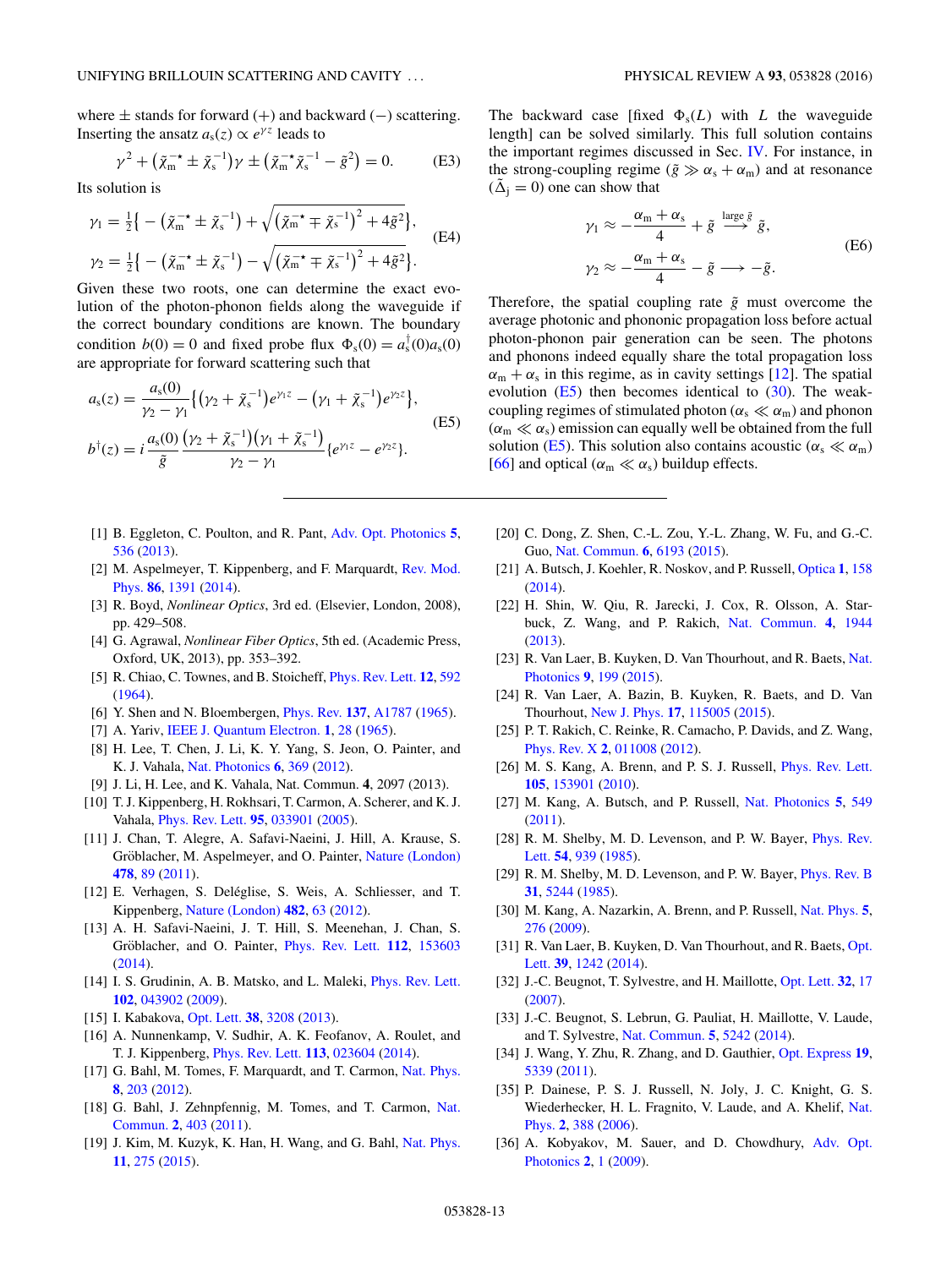- <span id="page-13-0"></span>[37] Y. Okawachi, M. S. Bigelow, J. E. Sharping, Z. Zhu, A. Schweinsberg, D. J. Gauthier, R. W. Boyd, and A. L. Gaeta, [Phys. Rev. Lett.](http://dx.doi.org/10.1103/PhysRevLett.94.153902) **[94](http://dx.doi.org/10.1103/PhysRevLett.94.153902)**, [153902](http://dx.doi.org/10.1103/PhysRevLett.94.153902) [\(2005\)](http://dx.doi.org/10.1103/PhysRevLett.94.153902).
- [38] L. Thévenaz, [Nat. Photonics](http://dx.doi.org/10.1038/nphoton.2008.147) [2](http://dx.doi.org/10.1038/nphoton.2008.147), [474](http://dx.doi.org/10.1038/nphoton.2008.147) [\(2008\)](http://dx.doi.org/10.1038/nphoton.2008.147).
- [39] A. H. Safavi-Naeini, T. P. Mayer Alegre, J. Chan, M. Eichenfield, M. Winger, Q. Lin, J. T. Hill, D. E. Chang, and O. Painter, [Nature \(London\)](http://dx.doi.org/10.1038/nature09933) **[472](http://dx.doi.org/10.1038/nature09933)**, [69](http://dx.doi.org/10.1038/nature09933) [\(2011\)](http://dx.doi.org/10.1038/nature09933).
- [40] S. Weis, R. Rivière, S. Deléglise, E. Gavartin, O. Arcizet, A. Schliesser, and T. Kippenberg, [Science](http://dx.doi.org/10.1126/science.1195596) **[330](http://dx.doi.org/10.1126/science.1195596)**, [1520](http://dx.doi.org/10.1126/science.1195596) [\(2010\)](http://dx.doi.org/10.1126/science.1195596).
- [41] A. H. Safavi-Naeini, J. Chan, J. T. Hill, T. P. M. Alegre, A. Krause, and O. Painter, [Phys. Rev. Lett.](http://dx.doi.org/10.1103/PhysRevLett.108.033602) **[108](http://dx.doi.org/10.1103/PhysRevLett.108.033602)**, [033602](http://dx.doi.org/10.1103/PhysRevLett.108.033602) [\(2012\)](http://dx.doi.org/10.1103/PhysRevLett.108.033602).
- [42] J. E. Sipe and M. J. Steel, [New J. Phys.](http://dx.doi.org/10.1088/1367-2630/18/4/045004) **[18](http://dx.doi.org/10.1088/1367-2630/18/4/045004)**, [045004](http://dx.doi.org/10.1088/1367-2630/18/4/045004) [\(2016\)](http://dx.doi.org/10.1088/1367-2630/18/4/045004).
- [43] H. Zoubi and K. Hammerer,  $arXiv:1604.07081$ .
- [44] Z. Zhu, D. Gauthier, and R. Boyd, [Science](http://dx.doi.org/10.1126/science.1149066) **[318](http://dx.doi.org/10.1126/science.1149066)**, [1748](http://dx.doi.org/10.1126/science.1149066) [\(2007\)](http://dx.doi.org/10.1126/science.1149066).
- [45] D. Hon, [Opt. Lett.](http://dx.doi.org/10.1364/OL.5.000516) **[5](http://dx.doi.org/10.1364/OL.5.000516)**, [516](http://dx.doi.org/10.1364/OL.5.000516) [\(1980\)](http://dx.doi.org/10.1364/OL.5.000516).
- [46] H. Shin, J. A. Cox, R. Jarecki, A. Starbuck, Z. Wang, and P. T. Rakich, [Nat. Commun.](http://dx.doi.org/10.1038/ncomms7427) **[6](http://dx.doi.org/10.1038/ncomms7427)**, [6427](http://dx.doi.org/10.1038/ncomms7427) [\(2015\)](http://dx.doi.org/10.1038/ncomms7427).
- [47] R. W. Boyd, K. RzaÍewski, and P. Narum, *[Phys. Rev. A](http://dx.doi.org/10.1103/PhysRevA.42.5514)* [42](http://dx.doi.org/10.1103/PhysRevA.42.5514), [5514](http://dx.doi.org/10.1103/PhysRevA.42.5514) [\(1990\)](http://dx.doi.org/10.1103/PhysRevA.42.5514).
- [48] P. Kharel, R. O. Behunin, W. H. Renninger, and P. T. Rakich, [arXiv:1512.07606.](http://arxiv.org/abs/arXiv:1512.07606)
- [49] S. J. M. Habraken, K. Stannigel, M. D. Lukin, P. Zoller, and P. Rabl, [New J. Phys.](http://dx.doi.org/10.1088/1367-2630/14/11/115004) **[14](http://dx.doi.org/10.1088/1367-2630/14/11/115004)**, [115004](http://dx.doi.org/10.1088/1367-2630/14/11/115004) [\(2012\)](http://dx.doi.org/10.1088/1367-2630/14/11/115004).
- [50] A. H. Safavi-Naeini and O. Painter, [New J. Phys.](http://dx.doi.org/10.1088/1367-2630/13/1/013017) **[13](http://dx.doi.org/10.1088/1367-2630/13/1/013017)**, [013017](http://dx.doi.org/10.1088/1367-2630/13/1/013017) [\(2011\)](http://dx.doi.org/10.1088/1367-2630/13/1/013017).
- [51] D. Hatanaka, I. Mahboob, K. Onomitsu, and H. Yamaguchi, [Nat. Nanotechnol.](http://dx.doi.org/10.1038/nnano.2014.107) **[9](http://dx.doi.org/10.1038/nnano.2014.107)**, [520](http://dx.doi.org/10.1038/nnano.2014.107) [\(2014\)](http://dx.doi.org/10.1038/nnano.2014.107).
- [52] M. J. A. Schuetz, E. M. Kessler, G. Giedke, L. M. K. Vandersypen, M. D. Lukin, and J. I. Cirac, [Phys. Rev. X](http://dx.doi.org/10.1103/PhysRevX.5.031031) **[5](http://dx.doi.org/10.1103/PhysRevX.5.031031)**, [031031](http://dx.doi.org/10.1103/PhysRevX.5.031031) [\(2015\)](http://dx.doi.org/10.1103/PhysRevX.5.031031).
- [53] J. S. Bell, [Rev. Mod. Phys.](http://dx.doi.org/10.1103/RevModPhys.38.447) **[38](http://dx.doi.org/10.1103/RevModPhys.38.447)**, [447](http://dx.doi.org/10.1103/RevModPhys.38.447) [\(1966\)](http://dx.doi.org/10.1103/RevModPhys.38.447).
- [54] D. L. Moehring, M. J. Madsen, B. B. Blinov, and C. Monroe, [Phys. Rev. Lett.](http://dx.doi.org/10.1103/PhysRevLett.93.090410) **[93](http://dx.doi.org/10.1103/PhysRevLett.93.090410)**, [090410](http://dx.doi.org/10.1103/PhysRevLett.93.090410) [\(2004\)](http://dx.doi.org/10.1103/PhysRevLett.93.090410).
- [55] B. Hensen, H. Bernien, A. E. Dréau, A. Reiserer, N. Kalb, M. S. Blok, J. Ruitenberg, R. F. L. Vermeulen, R. N. Schouten, C. Abellán, W. Amaya, V. Pruneri, M. W. Mitchell, M. Markham, D. J. Twitchen, D. Elkouss, S. Wehner, T. H. Taminiau, and R. Hanson, [Nature \(London\)](http://dx.doi.org/10.1038/nature15759) **[526](http://dx.doi.org/10.1038/nature15759)**, [682](http://dx.doi.org/10.1038/nature15759) [\(2015\)](http://dx.doi.org/10.1038/nature15759).
- [56] K. W. Murch, K. L. Moore, S. Gupta, and D. M. Stamper-Kurn, [Nat. Phys.](http://dx.doi.org/10.1038/nphys965) **[4](http://dx.doi.org/10.1038/nphys965)**, [561](http://dx.doi.org/10.1038/nphys965) [\(2008\)](http://dx.doi.org/10.1038/nphys965).
- [57] F. Brennecke, S. Ritter, T. Donner, and T. Esslinger, [Science](http://dx.doi.org/10.1126/science.1163218) **[322](http://dx.doi.org/10.1126/science.1163218)**, [235](http://dx.doi.org/10.1126/science.1163218) [\(2008\)](http://dx.doi.org/10.1126/science.1163218).
- [58] [P. Roelli, C. Galland, N. Piro, and T. J. Kippenberg,](http://dx.doi.org/10.1038/nnano.2015.264) Nat. Nanotechnol. **[11](http://dx.doi.org/10.1038/nnano.2015.264)**, [164](http://dx.doi.org/10.1038/nnano.2015.264) [\(2015\)](http://dx.doi.org/10.1038/nnano.2015.264).
- [59] D. F. Nelson, [Phys. Rev. A](http://dx.doi.org/10.1103/PhysRevA.44.3985) **[44](http://dx.doi.org/10.1103/PhysRevA.44.3985)**, [3985](http://dx.doi.org/10.1103/PhysRevA.44.3985) [\(1991\)](http://dx.doi.org/10.1103/PhysRevA.44.3985).
- [60] [C. Wolff, M. J. Steel, B. J. Eggleton, and C. G. Poulton,](http://dx.doi.org/10.1103/PhysRevA.92.013836) *Phys.* Rev. A **[92](http://dx.doi.org/10.1103/PhysRevA.92.013836)**, [013836](http://dx.doi.org/10.1103/PhysRevA.92.013836) [\(2015\)](http://dx.doi.org/10.1103/PhysRevA.92.013836).
- [61] Roy J. Glauber, [Phys. Rev.](http://dx.doi.org/10.1103/PhysRev.131.2766) **[131](http://dx.doi.org/10.1103/PhysRev.131.2766)**, [2766](http://dx.doi.org/10.1103/PhysRev.131.2766) [\(1963\)](http://dx.doi.org/10.1103/PhysRev.131.2766).
- [62] [F. Marquardt, J. P. Chen, A. A. Clerk, and S. M. Girvin,](http://dx.doi.org/10.1103/PhysRevLett.99.093902) *Phys.* Rev. Lett. **[99](http://dx.doi.org/10.1103/PhysRevLett.99.093902)**, [093902](http://dx.doi.org/10.1103/PhysRevLett.99.093902) [\(2007\)](http://dx.doi.org/10.1103/PhysRevLett.99.093902).
- [63] I. Wilson-Rae, N. Nooshi, W. Zwerger, and T. J. Kippenberg, [Phys. Rev. Lett.](http://dx.doi.org/10.1103/PhysRevLett.99.093901) **[99](http://dx.doi.org/10.1103/PhysRevLett.99.093901)**, [093901](http://dx.doi.org/10.1103/PhysRevLett.99.093901) [\(2007\)](http://dx.doi.org/10.1103/PhysRevLett.99.093901).
- [64] E. A. Kittlaus, H. Shin, and P. T. Rakich, [arXiv:1510.08495.](http://arxiv.org/abs/arXiv:1510.08495)
- [65] J. Armstrong, N. Bloembergen, J. Ducuing, and P. Pershan, [Phys. Rev.](http://dx.doi.org/10.1103/PhysRev.127.1918) **[127](http://dx.doi.org/10.1103/PhysRev.127.1918)**, [1918](http://dx.doi.org/10.1103/PhysRev.127.1918) [\(1962\)](http://dx.doi.org/10.1103/PhysRev.127.1918).
- [66] [C. Wolff, M. J. Steel, B. J. Eggleton, and C. G. Poulton,](http://dx.doi.org/10.1038/srep13656) Sci. Rep. **[5](http://dx.doi.org/10.1038/srep13656)**, [13656](http://dx.doi.org/10.1038/srep13656) [\(2015\)](http://dx.doi.org/10.1038/srep13656).
- [67] R. Bonifacio and L. Lugiato, [Phys. Rev. A](http://dx.doi.org/10.1103/PhysRevA.18.1129) **[18](http://dx.doi.org/10.1103/PhysRevA.18.1129)**, [1129](http://dx.doi.org/10.1103/PhysRevA.18.1129) [\(1978\)](http://dx.doi.org/10.1103/PhysRevA.18.1129).
- [68] S. Coen, H. Randle, T. Sylvestre, and M. Erkintalo, [Opt. Lett.](http://dx.doi.org/10.1364/OL.38.000037) **[38](http://dx.doi.org/10.1364/OL.38.000037)**, [37](http://dx.doi.org/10.1364/OL.38.000037) [\(2013\)](http://dx.doi.org/10.1364/OL.38.000037).
- [69] S. Gröblacher, K. Hammerer, M. Vanner, and M. Aspelmeyer, [Nature \(London\)](http://dx.doi.org/10.1038/nature08171) **[460](http://dx.doi.org/10.1038/nature08171)**, [724](http://dx.doi.org/10.1038/nature08171) [\(2009\)](http://dx.doi.org/10.1038/nature08171).
- [70] [J. M. Dobrindt, I. Wilson-Rae, and T. J. Kippenberg,](http://dx.doi.org/10.1103/PhysRevLett.101.263602) *Phys. Rev.* Lett. **[101](http://dx.doi.org/10.1103/PhysRevLett.101.263602)**, [263602](http://dx.doi.org/10.1103/PhysRevLett.101.263602) [\(2008\)](http://dx.doi.org/10.1103/PhysRevLett.101.263602).
- [71] V. Braginsky, S. Strigin, and S. Vyatchanin, [Phys. Lett. A](http://dx.doi.org/10.1016/S0375-9601(01)00510-2) **[287](http://dx.doi.org/10.1016/S0375-9601(01)00510-2)**, [331](http://dx.doi.org/10.1016/S0375-9601(01)00510-2) [\(2001\)](http://dx.doi.org/10.1016/S0375-9601(01)00510-2).
- [72] T. Corbitt, Y. Chen, E. Innerhofer, H. Müller-Ebhardt, D. Ottaway, H. Rehbein, D. Sigg, S. Whitcomb, C. Wipf, and N. Mavalvala, [Phys. Rev. Lett.](http://dx.doi.org/10.1103/PhysRevLett.98.150802) **[98](http://dx.doi.org/10.1103/PhysRevLett.98.150802)**, [150802](http://dx.doi.org/10.1103/PhysRevLett.98.150802) [\(2007\)](http://dx.doi.org/10.1103/PhysRevLett.98.150802).
- [73] M. Eichenfield, J. Chan, R. M. Camacho, K. J. Vahala, and O. Painter, [Nature \(London\)](http://dx.doi.org/10.1038/nature08524) **[462](http://dx.doi.org/10.1038/nature08524)**, [78](http://dx.doi.org/10.1038/nature08524) [\(2009\)](http://dx.doi.org/10.1038/nature08524).
- [74] J. D. Cohen, S. M. Meenehan, G. S. MacCabe, S. Gröblacher, A. H. Safavi-Naeini, F. Marsili, M. D. Shaw, and O. Painter, [Nature \(London\)](http://dx.doi.org/10.1038/nature14349) **[520](http://dx.doi.org/10.1038/nature14349)**, [522](http://dx.doi.org/10.1038/nature14349) [\(2015\)](http://dx.doi.org/10.1038/nature14349).
- [75] J. Li, H. Lee, T. Chen, and K. J. Vahala, Opt. Express **20**, 369 (2012).
- [76] [K. O. Hill, B. S. Kawasaki, and D. C. Johnson,](http://dx.doi.org/10.1063/1.88583) Appl. Phys. Lett. **[28](http://dx.doi.org/10.1063/1.88583)**, [608](http://dx.doi.org/10.1063/1.88583) [\(1976\)](http://dx.doi.org/10.1063/1.88583).
- [77] A. Debut, S. Randoux, and J. Zemmouri, [Phys. Rev. A](http://dx.doi.org/10.1103/PhysRevA.62.023803) **[62](http://dx.doi.org/10.1103/PhysRevA.62.023803)**, [023803](http://dx.doi.org/10.1103/PhysRevA.62.023803) [\(2000\)](http://dx.doi.org/10.1103/PhysRevA.62.023803).
- [78] C. Quate, C. Wilkinson, and D. Winslow, [Proc. IEEE](http://dx.doi.org/10.1109/PROC.1965.4270) **[53](http://dx.doi.org/10.1109/PROC.1965.4270)**, [1604](http://dx.doi.org/10.1109/PROC.1965.4270) [\(1965\)](http://dx.doi.org/10.1109/PROC.1965.4270).
- [79] C. Barnes, [Proc. IEEE](http://dx.doi.org/10.1109/PROC.1964.2743) **[52](http://dx.doi.org/10.1109/PROC.1964.2743)**, [64](http://dx.doi.org/10.1109/PROC.1964.2743) [\(1964\)](http://dx.doi.org/10.1109/PROC.1964.2743).
- [80] R. Pant, C. G. Poulton, D.-Y. Choi, H. Mcfarlane, S. Hile, E. Li, L. Thevenaz, B. Luther-Davies, S. J. Madden, and B. J. Eggleton, [Opt. Express](http://dx.doi.org/10.1364/OE.19.008285) **[19](http://dx.doi.org/10.1364/OE.19.008285)**, [8285](http://dx.doi.org/10.1364/OE.19.008285) [\(2011\)](http://dx.doi.org/10.1364/OE.19.008285).
- [81] T. Büttner, M. Merklein, and I. Kabakova, [Optica](http://dx.doi.org/10.1364/OPTICA.1.000311) [1](http://dx.doi.org/10.1364/OPTICA.1.000311), [311](http://dx.doi.org/10.1364/OPTICA.1.000311) [\(2014\)](http://dx.doi.org/10.1364/OPTICA.1.000311).
- [82] K. Balram, M. Davanco, J. Y. Lim, D. J. Song, and K. Srinivasan, [Optica](http://dx.doi.org/10.1364/OPTICA.1.000414) **[1](http://dx.doi.org/10.1364/OPTICA.1.000414)**, [414](http://dx.doi.org/10.1364/OPTICA.1.000414) [\(2014\)](http://dx.doi.org/10.1364/OPTICA.1.000414).
- [83] J. Li, H. Lee, and K. Vahala, [Opt. Lett.](http://dx.doi.org/10.1364/OL.39.000287) **[39](http://dx.doi.org/10.1364/OL.39.000287)**, [287](http://dx.doi.org/10.1364/OL.39.000287) [\(2014\)](http://dx.doi.org/10.1364/OL.39.000287).
- [84] L. F. Stokes, M. Chodorow, and H. J. Shaw, [Opt. Lett.](http://dx.doi.org/10.1364/OL.7.000509) **[7](http://dx.doi.org/10.1364/OL.7.000509)**, [509](http://dx.doi.org/10.1364/OL.7.000509) [\(1982\)](http://dx.doi.org/10.1364/OL.7.000509).
- [85] G. Anetsberger, R. Rivière, A. Schliesser, O. Arcizet, and T. J. Kippenberg, [Nat. Photonics](http://dx.doi.org/10.1038/nphoton.2008.199) **[2](http://dx.doi.org/10.1038/nphoton.2008.199)**, [627](http://dx.doi.org/10.1038/nphoton.2008.199) [\(2008\)](http://dx.doi.org/10.1038/nphoton.2008.199).
- [86] A. H. Safavi-Naeini, S. Gröblacher, J. T. Hill, J. Chan, M. Aspelmeyer, and O. Painter, [Nature \(London\)](http://dx.doi.org/10.1038/nature12307) **[500](http://dx.doi.org/10.1038/nature12307)**, [185](http://dx.doi.org/10.1038/nature12307) [\(2013\)](http://dx.doi.org/10.1038/nature12307).
- [87] [V. Peano, C. Brendel, M. Schmidt, and F. Marquardt,](http://dx.doi.org/10.1103/PhysRevX.5.031011) *Phys.* Rev. X **[5](http://dx.doi.org/10.1103/PhysRevX.5.031011)**, [031011](http://dx.doi.org/10.1103/PhysRevX.5.031011) [\(2015\)](http://dx.doi.org/10.1103/PhysRevX.5.031011).
- [88] K. Fang, M. H. Matheny, X. Luan, and O. Painter, [arXiv:1508.05138.](http://arxiv.org/abs/arXiv:1508.05138)
- [89] S. A. Tadesse and M. Li, [Nat. Commun.](http://dx.doi.org/10.1038/ncomms6402) **[5](http://dx.doi.org/10.1038/ncomms6402)**, [5402](http://dx.doi.org/10.1038/ncomms6402) [\(2014\)](http://dx.doi.org/10.1038/ncomms6402).
- [90] A. Kronwald and F. Marquardt, [Phys. Rev. Lett.](http://dx.doi.org/10.1103/PhysRevLett.111.133601) **[111](http://dx.doi.org/10.1103/PhysRevLett.111.133601)**, [133601](http://dx.doi.org/10.1103/PhysRevLett.111.133601) [\(2013\)](http://dx.doi.org/10.1103/PhysRevLett.111.133601).
- [91] M.-A. Lemonde, N. Didier, and A. A. Clerk, *[Phys. Rev. Lett.](http://dx.doi.org/10.1103/PhysRevLett.111.053602)* **[111](http://dx.doi.org/10.1103/PhysRevLett.111.053602)**, [053602](http://dx.doi.org/10.1103/PhysRevLett.111.053602) [\(2013\)](http://dx.doi.org/10.1103/PhysRevLett.111.053602).
- [92] K. Børkje, A. Nunnenkamp, J. D. Teufel, and S. M. Girvin, [Phys. Rev. Lett.](http://dx.doi.org/10.1103/PhysRevLett.111.053603) **[111](http://dx.doi.org/10.1103/PhysRevLett.111.053603)**, [053603](http://dx.doi.org/10.1103/PhysRevLett.111.053603) [\(2013\)](http://dx.doi.org/10.1103/PhysRevLett.111.053603).
- [93] X. Yang and C. W. Wong, [Opt. Express](http://dx.doi.org/10.1364/OE.15.004763) **[15](http://dx.doi.org/10.1364/OE.15.004763)**, [4763](http://dx.doi.org/10.1364/OE.15.004763) [\(2007\)](http://dx.doi.org/10.1364/OE.15.004763).
- [94] R. Claps, D. Dimitropoulos, Y. Han, and B. Jalali, [Opt. Express](http://dx.doi.org/10.1364/OE.10.001305) **[10](http://dx.doi.org/10.1364/OE.10.001305)**, [1305](http://dx.doi.org/10.1364/OE.10.001305) [\(2002\)](http://dx.doi.org/10.1364/OE.10.001305).
- [95] R. Claps, D. Dimitropoulos, V. Raghunathan, Y. Han, and B. Jalali, [Opt. Express](http://dx.doi.org/10.1364/OE.11.001731) **[11](http://dx.doi.org/10.1364/OE.11.001731)**, [1731](http://dx.doi.org/10.1364/OE.11.001731) [\(2003\)](http://dx.doi.org/10.1364/OE.11.001731).
- [96] A. Dhakal, A. Z. Subramanian, P. Wuytens, F. Peyskens, N. L. Thomas, and R. Baets, [Opt. Lett.](http://dx.doi.org/10.1364/OL.39.004025) **[39](http://dx.doi.org/10.1364/OL.39.004025)**, [4025](http://dx.doi.org/10.1364/OL.39.004025) [\(2014\)](http://dx.doi.org/10.1364/OL.39.004025).
- [97] O. Boyraz and B. Jalali, [Opt. Express](http://dx.doi.org/10.1364/OPEX.13.000796) **[13](http://dx.doi.org/10.1364/OPEX.13.000796)**, [796](http://dx.doi.org/10.1364/OPEX.13.000796) [\(2005\)](http://dx.doi.org/10.1364/OPEX.13.000796).
- [98] H. Rong *et al.*, [Nature \(London\)](http://dx.doi.org/10.1038/nature03273) **[433](http://dx.doi.org/10.1038/nature03273)**, [292](http://dx.doi.org/10.1038/nature03273) [\(2005\)](http://dx.doi.org/10.1038/nature03273).
- [99] H. Rong, S. Xu, O. Cohen, O. Raday, M. Lee, V. Sih, and M. Paniccia, [Nat. Photonics](http://dx.doi.org/10.1038/nphoton.2008.4) **[2](http://dx.doi.org/10.1038/nphoton.2008.4)**, [170](http://dx.doi.org/10.1038/nphoton.2008.4) [\(2008\)](http://dx.doi.org/10.1038/nphoton.2008.4).